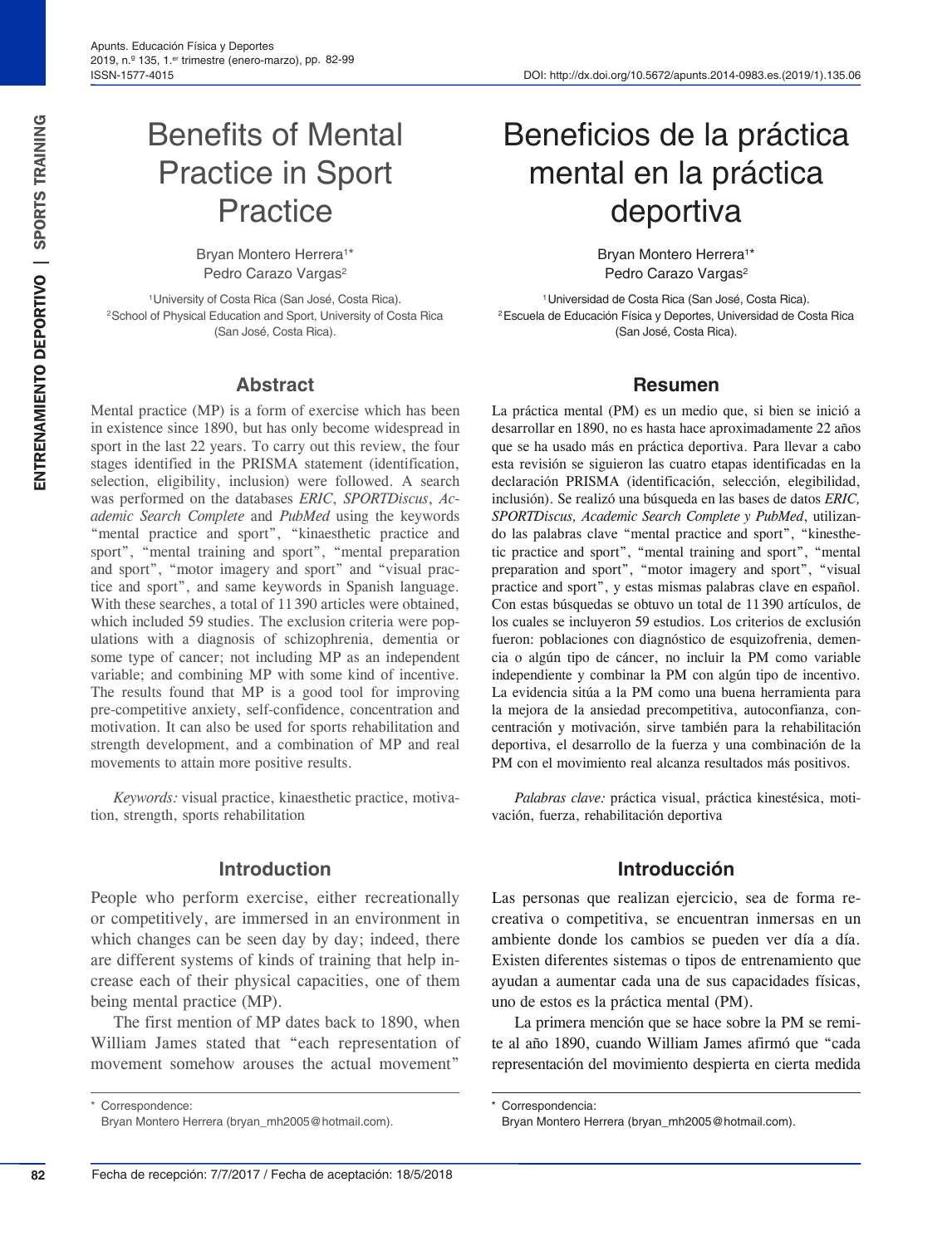(p. 562). However, it was not until 1994 that MP was mentioned as a methodology that could benefit exercise (Driskell, Copper, & Moran, 1994). Studies like the one by Vodičar, Kovač and Tušak (2012) show that using MP leads to everything from improving performance technique to soothing pre-competitive anxiety.

Before continuing, it is important to stress the terms that different authors use for MP. They include: mental skills training (Larsen, 2014; Olusoga, Maynard, Butt, & Hays, 2014), motor imagery (Liu, Song, & Zhang, 2014; MacIntyre, Moran, Collet, & Guillot, 2013) and mental preparation (Vodičar et al., 2012). Liu et al. (2014) make a distinction between the term motor imagery proposed by Bock, Schott and Papaxanthis (2015), and MP, because the former refers to a general mental process to fine-tune a motor function at a given point in time, while the latter is a training method that entails the use of motor imagery in a systematic way and over a longer period of time to improve a skill in the absence of body movement.

So, what is MP? This concept is defined by Baeck et al. (2012) as the "mental execution of an action without any manifest body movement" (p. 27). Likewise, Moran, Guillot, MacIntyre and Collet (2012) define it as "the cognitive capacity which allows an individual to perform and experience motor actions in their mind without actually executing those actions by activating the muscles" (p. 54). Where these authors do concur is that it is a mental representation of a given movement while the person is immobile; that is, they perform no real movement practice (RMP).

Two MPs are the most widely used. The first is visual practice, which is defined by Rozand, Lebon, Papaxanthis and Lepers (2014) as "the self-visualisation of movement from the first-third person perspective" (p. 1981). One example in the field of sport could be imagining the movements one would make when performing a technical gesture on the court. It is known that this activates the occipital region and upper parietal lobe (Rozand et al., 2014).

The second is kinaesthetic practice, which "requires the ability to feel, in addition to somatic-sensorial experiences related to movement (perceiving the muscle contraction mentally). This kind is perceived from the first person and entails dynamic movements" (Frenkel et al., 2014, pp. 225-226). One clear example would be when simulating a shot, a serve, a kick el movimiento actual" (p. 562), pero no es hasta 1994 que se habla de la PM como de una metodología beneficiosa en el ejercicio (Driskell, Copper, & Moran, 1994). Trabajos como el de Vodičar, Kovač y Tušak (2012) demuestran que usar la PM conlleva desde mejorar una técnica de ejecución hasta calmar la ansiedad precompetitiva.

II 1904 that VIP was allowed the convinction scaling the content of the proper. **A** More is the convinction Content (1919), Suites in the proper and the content of training (1941), The mean the proper and the proper and t Antes de continuar avanzando es importante recalcar los términos que diferentes autorías utilizan para la PM, entre los que se encuentran: entrenamiento de habilidades mentales (Larsen, 2014; Olusoga, Maynard, Butt, & Hays, 2014), imaginería motora (Liu, Song, & Zhang, 2014; MacIntyre, Moran, Collet, & Guillot, 2013) y preparación mental (Vodičar et al., 2012). Liu et al. (2014) hacen una distinción entre el término imaginería motora, propuesto por Bock, Schott y Papaxanthis (2015), y la PM, porque la primera hace alusión a un proceso mental general para perfeccionar una función motora en un momento determinado, mientras la segunda es un método de entrenamiento que implica el uso de la imaginería motora de una forma sistemática y en una extensión de tiempo mayor para mejorar alguna habilidad en ausencia de movimientos corporales.

Pero ¿qué es la PM? Este concepto es definido por Baeck et al. (2012) como la "ejecución mental de una acción sin movimiento corporal manifiesto" (p. 27). Por su parte Moran, Guillot, MacIntyre y Collet (2012) la definen como "la capacidad cognitiva que permite a un individuo realizar y experimentar acciones motoras en la mente, sin ejecutar realmente tales acciones a través de la activación de los músculos" (p. 54), en sí estos autores concluyen que lo que se realiza es una representación en la mente de un determinado movimiento y la persona estará inmóvil mientras se ejecuta, es decir no lleva a cabo ninguna práctica de movimiento de manera real (PMR).

Dos son las PM más utilizadas. La primera es la práctica visual, definida por Rozand, Lebon, Papaxanthis y Lepers (2014) como "la autovisualización del movimiento desde la perspectiva de una primera-tercera persona" (p. 1981). Un ejemplo en el ámbito deportivo podría ser el de imaginarse los movimientos que se pueden efectuar a la hora de hacer un gesto técnico dentro de la cancha. Se sabe que esto activa la región occipital y el lóbulo parietal superior (Rozand et al., 2014).

Por su parte la segunda práctica hace alusión a la práctica kinestésica, la cual "requiere la habilidad de sentir, además de las experiencias somato-sensoriales relacionadas al movimiento (percibir la contracción del músculo mentalmente). Esta modalidad es percibida desde primera persona e implica movimientos dinámicos" (Frenkel et al., 2014, pp. 225- 226); un claro ejemplo sería cuando se simula la ejecución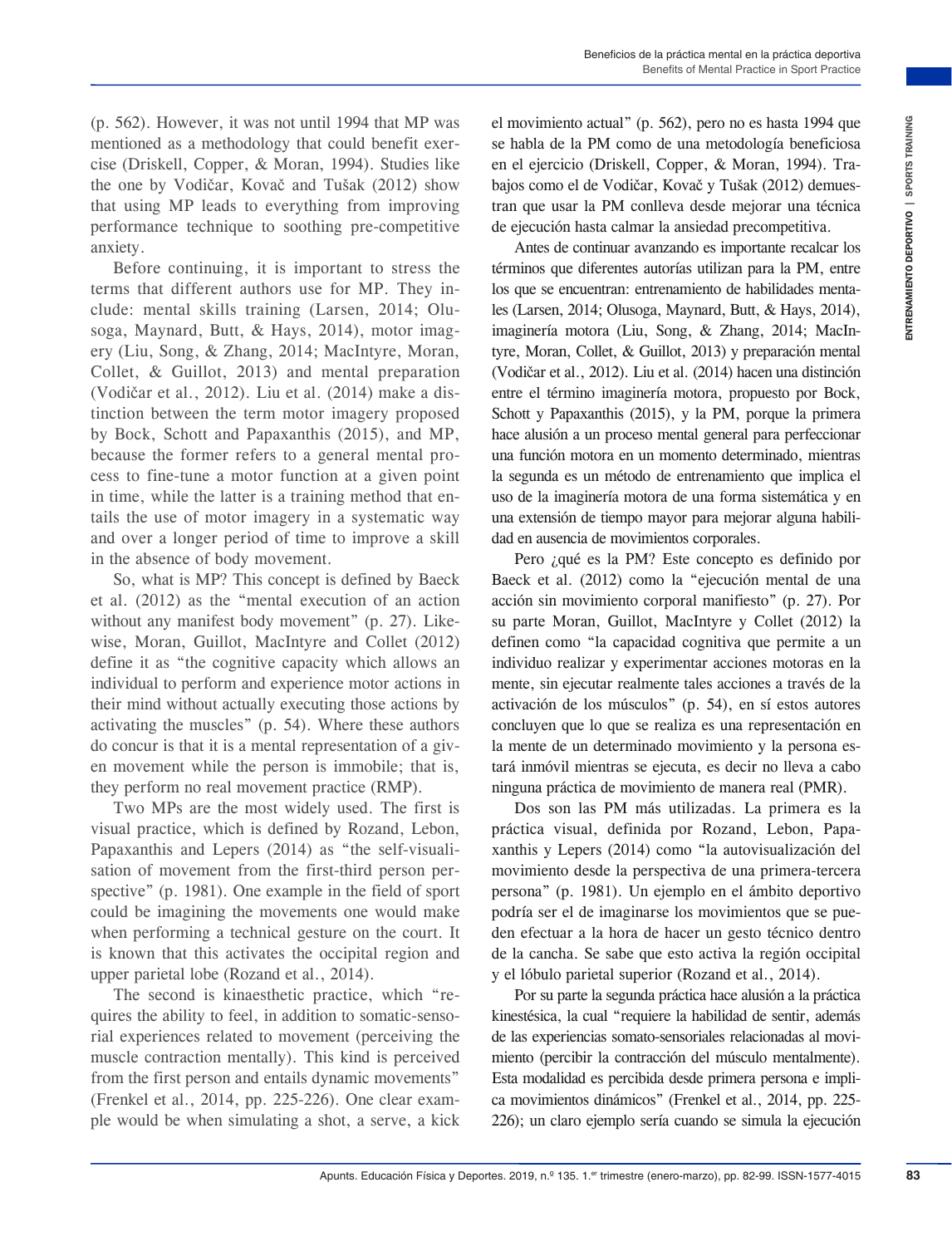ENTRENAMIENTO DEPORTIVO | SPORTS TRAINING

ENTRENAMIENTO DEPORTIVO | SPORTS TRAINING

Montero, B., Carazo, P.

Literature reviews have been done which analyse MP and its involvement in different variables in sport, such as: motivation, self-confidence, pre-competitive anxiety, rehabilitation, improved strength and training (Bales & Bales, 2012; Cárdenas, Conde, & Perales, 2015; Cumming & Williams, 2013; Eaves, Riach, Holmes, & Wright, 2016; Kahrović, Radenković, Mavrić, & Murić, 2014; MacIntyre et al., 2013; Martin, 2012; Ohuruogu, Jonathan, & Ikechukwu, 2016; Ridderinkhof & Brass, 2015; Schack, Essig, Frank, & Koester, 2014; Slimani, Tod, Chaabene, Miarka, & Chamari, 2016; Slimani, Bragazzi et al., 2016; Visek, Harris, & Blom, 2013). Recently, new articles have appeared which expand on each of the aforementioned variables, while others are added, such as transcranial activity during MP, or comparisons between whether it is better to perform a movement, imagine it or do a combination between both to facilitate learning or improvement.

The objective of this review is to provide an updated overview of the implications of MP in sport by analysing the variables mentioned above. The sections in this review include the topics of transcranial activity, strength development, pre-competitive anxiety, self-confidence, concentration, motivation and sports rehabilitation processes, along with the last section entitled MP, RMP or a combination of both: Which is better?

# **Method**

#### **Article selection procedure**

The literature search was performed in the following databases: *ERIC (E), SPORTDiscus (S), Academic Search Complete (A)* and *PubMed (P)*, which were checked from March to November 2017.

To compile the articles, the search was performed using the keywords, in English and Spanish, respectively, in a single descriptor, namely: "mental practice and sport", "kinaesthetic practice and sport", "mental training and sport", "mental preparation and sport", "motor imagery and sport", de un lanzamiento, un saque, una patada o alguna destreza básica deportiva que implique sentir la contracción o la fuerza generada a nivel muscular, porque presenta mayor activación en estructuras asociadas al movimiento y en el lóbulo parietal inferior (Rozand et al., 2014).

Se han elaborado revisiones de literatura que analizan la PM y su implicación en diversas variables que se trabajan en el deporte como: motivación, autoconfianza, ansiedad precompetitiva, rehabilitación, mejora de fuerza, entrenamiento, entre otras (Bales & Bales, 2012; Cárdenas, Conde, & Perales, 2015; Cumming & Williams, 2013; Eaves, Riach, Holmes, & Wright, 2016; Kahrović, Radenković, Mavrić & Murić, 2014; MacIntyre et al., 2013; Martin, 2012; Ohuruogu, Jonathan, & Ikechukwu, 2016; Ridderinkhof & Brass, 2015; Schack, Essig, Frank, & Koester, 2014; Slimani, Tod, Chaabene, Miarka, & Chamari, 2016; Slimani, Bragazzi et al., 2016; Visek, Harris, & Blom, 2013). Recientemente han aparecido nuevos artículos que amplían cada una de las variables mencionadas previamente y además se incluyen otras como la actividad transcraneal cuando se hace PM, o realizan una comparación entre si es mejor efectuar un movimiento, imaginarlo o realizar una combinación entre ambas para facilitar su aprendizaje o mejora.

El objetivo de esta revisión fue brindar un panorama general y actualizado sobre las implicaciones alcanzadas por la PM en el deporte, analizando variables que se comentaron anteriormente. Las secciones dentro de esta revisión incluyen temas como la actividad transcraneal, desarrollo de la fuerza, ansiedad precompetitiva, autoconfianza, concentración, motivación, procesos de rehabilitación deportiva y un último apartado titulado PM, PMR o la combinación de ambas ¿qué es mejor?

# **Metodología Procedimiento para la selección de artículos**

La búsqueda de literatura se efectuó en las bases de datos: *ERIC (E), SPORTDiscus (S), Academic Search Complete (A) y PubMed (P)*, las cuales se consultaron desde marzo hasta noviembre del año 2017.

Para llevar a cabo la recopilación de los artículos, la búsqueda se efectuó incluyendo las palabras clave en inglés y en español, respectivamente, en un único descriptor, y estas fueron: "mental practice and sport", "kinesthetic practice and sport", "mental training and sport", "mental preparation and sport", "motor imagery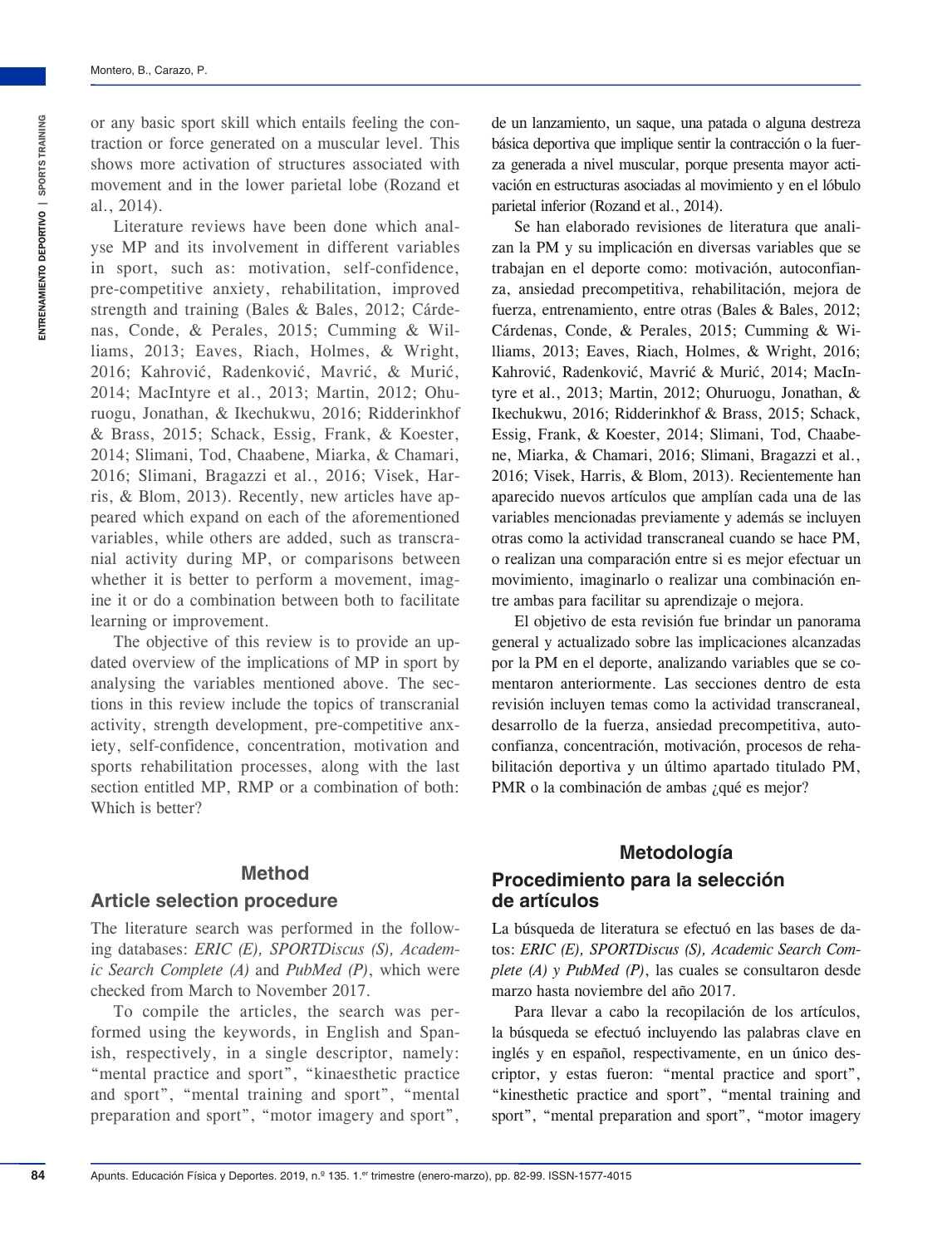"visual practice and sport", "práctica mental y deporte", "práctica kinestésica y deporte", "entrenamiento mental y deporte", "preparación mental y deporte", "imaginería motora y deporte" and "práctica visual y deporte". The search sought to identify the presence of these words be it in the title, abstract or keywords of each of the studies.

Once the entire search process was over, we were able to identify a total of 11 390 studies, which then went through a selection process in which the title and abstract were read to ascertain whether they contained information related to this study. If so, the entire text was read, which enabled us to identify each study that met the inclusion criteria.

To perform the search process, the four stages identified in the PRISMA statement (Liberati et al., 2009) were used (identification, selection, eligibility, inclusion) by each of the authors.

 The studies had to meet the following inclusion criteria: research published within a six-year range (2012-2017) in either Spanish or English in which there was a relationship or effect between MP and some exercise or sport practice; they could be experimental articles, quasi-experimental articles or literature reviews of scholarly articles. Likewise, the exclusion criteria included: populations with a diagnosis of schizophrenia, dementia or any kind of cancer; MP not being the independent variable; and the combination of MP with some incentive.

All of these studies which met the inclusion criteria were downloaded, and duplicated articles were manually identified. Before starting the selection process, both reviewers analysed and jointly defined the inclusion criteria, and they later conducted a preliminary search to check the reliability of the procedure.

Both searches were compared and analysed to guarantee that the inclusion criteria were met; the initial agreement when comparing the searches was 76.3%. When there were discrepancies between the reviewers, they were discussed at the end of the selection process. If no consensus was reached, the assistance of a third reviewer was enlisted until agreement was reached. A total of 59 studies resulted. Figure 1 shows the entire process involved in choosing and including the articles.

and sport", "visual practice and sport", "práctica mental y deporte", "práctica kinestésica y deporte", "entrenamiento mental y deporte", "preparación mental y deporte", "imaginería motora y deporte" y "práctica visual y deporte". La búsqueda efectuada pretendió identificar la presencia de estas palabras ya fuera en el título, resumen o palabras clave de cada uno de los estudios.

El proceso de búsqueda permitió identificar un total de 11390 estudios, los cuales pasaron por un proceso de selección donde se leía el título y el resumen, en caso de que tuviera información relacionada con el presente trabajo entonces se leía el texto completo, lo que permitió identificar cada una de las investigaciones que cumplían con los criterios de inclusión.

Para realizar el proceso de búsqueda, se emplearon las cuatro etapas (identificación, selección, elegibilidad, inclusión) identificadas en la declaración PRISMA (Liberati et al., 2009) por cada uno de los autores.

Since means the state of the state of the state of the state and sports. The state and is a mean to present the state and in the state of the state of the state of the state of the state of the state of the state of the s Se incluyeron estudios que cumplieran con las siguientes características: investigaciones publicadas con un rango de seis años (2012-2017), además de que estuvieran en lengua castellana o inglesa, que existiera una relación o efecto entre la PM y algún ejercicio o práctica deportiva ya sea en artículos experimentales, cuasiexperimentales o revisiones de literatura sobre artículos científicos. Por su parte entre los criterios de exclusión estaban: poblaciones con diagnóstico de esquizofrenia, demencia o algún tipo de cáncer, no incluir la PM como variable independiente y combinar la PM con algún incentivo.

Todos los estudios que cumplieron con los criterios de inclusión fueron descargados; la identificación de la duplicación de los artículos se efectuó manualmente. Antes de iniciar el proceso de selección, ambos revisores analizaron y definieron conjuntamente los criterios de inclusión, y posteriormente realizaron una búsqueda preliminar para comprobar la fiabilidad del procedimiento.

Ambas búsquedas fueron comparadas y analizadas para garantizar el cumplimiento de los criterios de inclusión, la concordancia inicial al comparar las búsquedas fue de un 76.3%. De existir discrepancias entre los revisores, estas fueron discutidas entre ellos al final del proceso de selección. En caso de que no se hubiera llegado a un consenso, se solicitó la ayuda de un tercer revisor hasta llegar a un acuerdo. En total se obtuvieron 59 estudios. La figura 1 muestra todo el proceso para escoger e incluir los artículos.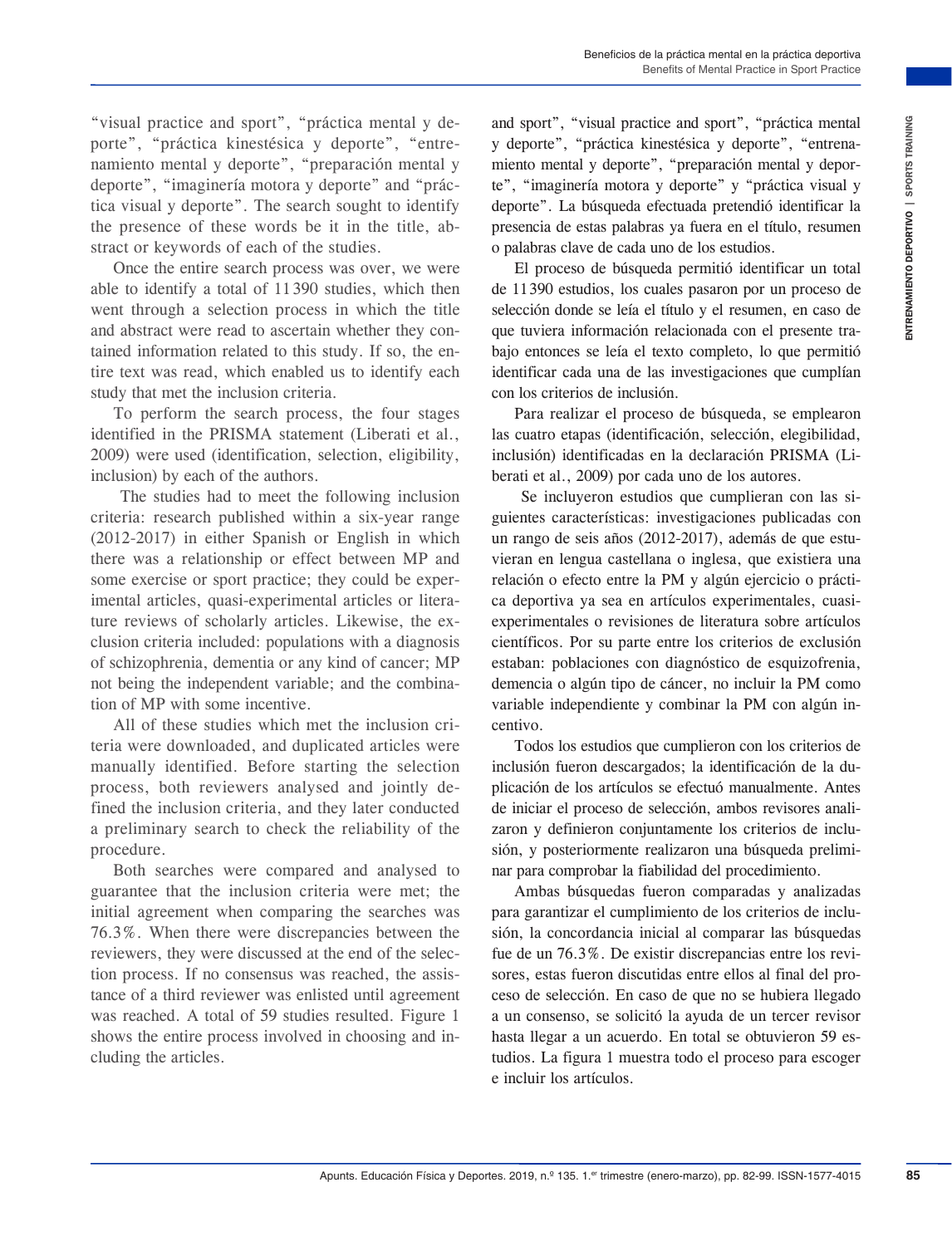- Identification All studies found (*n*=11390) by keywords according to search engine:
	- Mental practice and sport  $(E, S \text{ and } A)$ ,  $n = 82$
	- Kinaesthetic practice and sport (E, S and A), *n*=2
	- Mental training and sport (E, S and A), *n*=215
	- Mental preparation and sport (E, S and A), *n*=74
	- Motor imagery and sport (E, S and A), *n*=91
	- Visual practice and sport (E, S and A), *n*=29
	- Práctica mental y deporte (E, S and A), *n*=2994
	- Práctica kinestésica y deporte (E, S and A), *n*=1
	- Entrenamiento mental y deporte (E, S and A), *n*=1
	- Preparación mental y deporte (E, S and A), *n*=2994
	- Imaginería motora y deporte (E, S and A), *n*=199
	- Práctica visual y deporte (E, S and A), *n*=2940
	- Mental practice and sport (P), *n*=326
	- Kinaesthetic practice and sport (P), *n*=7
	- Mental training and sport (P), *n*=994
	- Mental preparation and sport (P), *n*=29
	- Motor imagery and sport (P), *n*=171
	- Visual practice and sport (P), *n*=241
	- Práctica mental y deporte (P), *n*=0
	- Práctica kinestésica y deporte (P), *n*=0
	- Entrenamiento mental y deporte (P), *n*=0
	- Preparación mental y deporte (P), *n*=0
	- Imaginería motora y deporte (P), *n*=0
	- Práctica visual y deporte (E, S y A), *n*=0



Selection Articles whose title, abstract and complete text were reviewed (*n*=204)



Inclusion • All the articles in the study (*n*=59).



Articles excluded in the first review (*n*=11186), the following were borne in mind:

- Populations with a diagnosis of schizophrenia, dementia or some kind of cancer.
- Not including MP as an independent variable.
- Combining MP with an incentive.

Articles excluded in the first review (*n*=11186), the following were borne in mind:

- Populations with a diagnosis of schizophrenia, dementia or some kind of cancer.
- Not including MP as an independent variable.
- Combining MP with an incentive.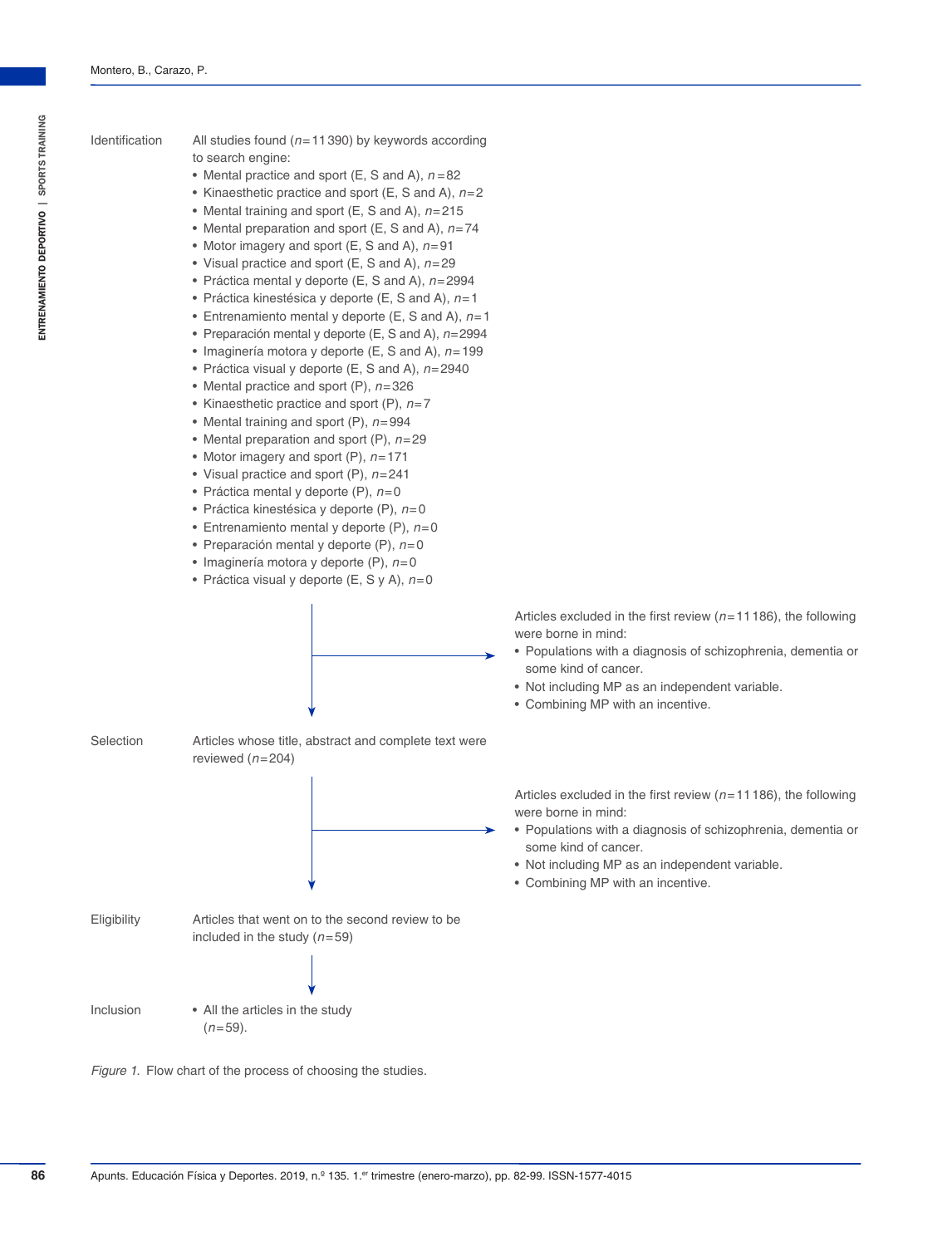- 
- Identificación Total de estudios encontrados (*n*=11 390) por palabras clave según buscador:
	- Mental practice and sport (E, S y A), *n*=82
	- Kinesthetic practice and sport (E, S y A), *n*=2
	- Mental training and sport (E, S y A), *n*=215
	- Mental preparation and sport (E, S y A), *n*=74
	- Motor imagery and sport (E, S y A), *n*=91
	- Visual practice and sport (E, S y A), *n*=29
	- Práctica mental y deporte (E, S y A), *n*=2994
	- Práctica kinestésica y deporte (E, S y A), *n*=1
	- Entrenamiento mental y deporte (E, S y A), *n*=1
	- Preparación mental y deporte (E, S y A), *n*=2994
	- Imaginería motora y deporte (E, S y A), *n*=199
	- Práctica visual y deporte (E, S y A), *n*=2940
	- Mental practice and sport (P), *n*=326
	- Kinesthetic practice and sport (P), *n*=7
	- Mental training and sport (P), *n*=994
	- Mental preparation and sport (P), *n*=29
	- Motor imagery and sport (P), *n*=171
	- Visual practice and sport (P), *n*=241
	- Práctica mental y deporte (P), *n*=0
	- Práctica kinestésica y deporte (P), *n*=0
	- Entrenamiento mental y deporte (P), *n*=0
	- Preparación mental y deporte (P), *n*=0
	- Imaginería motora y deporte (P), *n*=0
	- Práctica visual y deporte (E, S y A), *n*=0



Selección Artículos que pasaron a revisión de título, abstract y texto completo (*n*=204)



Elegibilidad Artículos que pasaron la segunda revisión para ser incluidos en el estudio (*n*=59)

Inclusión • Total de artículos que conforman el estudio (*n*=59).

*Figura 1.* Diagrama de flujo del proceso de selección de las investigaciones.

Artículos excluidos en la primera revisión (*n*=11186), se toma en cuenta:

- Poblaciones con diagnóstico de esquizofrenia, demencia o algún tipo de cáncer,
- No incluir la PM como variable independiente,
- Combinar la PM con algún incentivo.

Artículos excluidos en la primera revisión (*n*=11186), se toma en cuenta:

- Poblaciones con diagnóstico de esquizofrenia, demencia o algún tipo de cáncer,
- No incluir la PM como variable independiente,
- Combinar la PM con algún incentivo.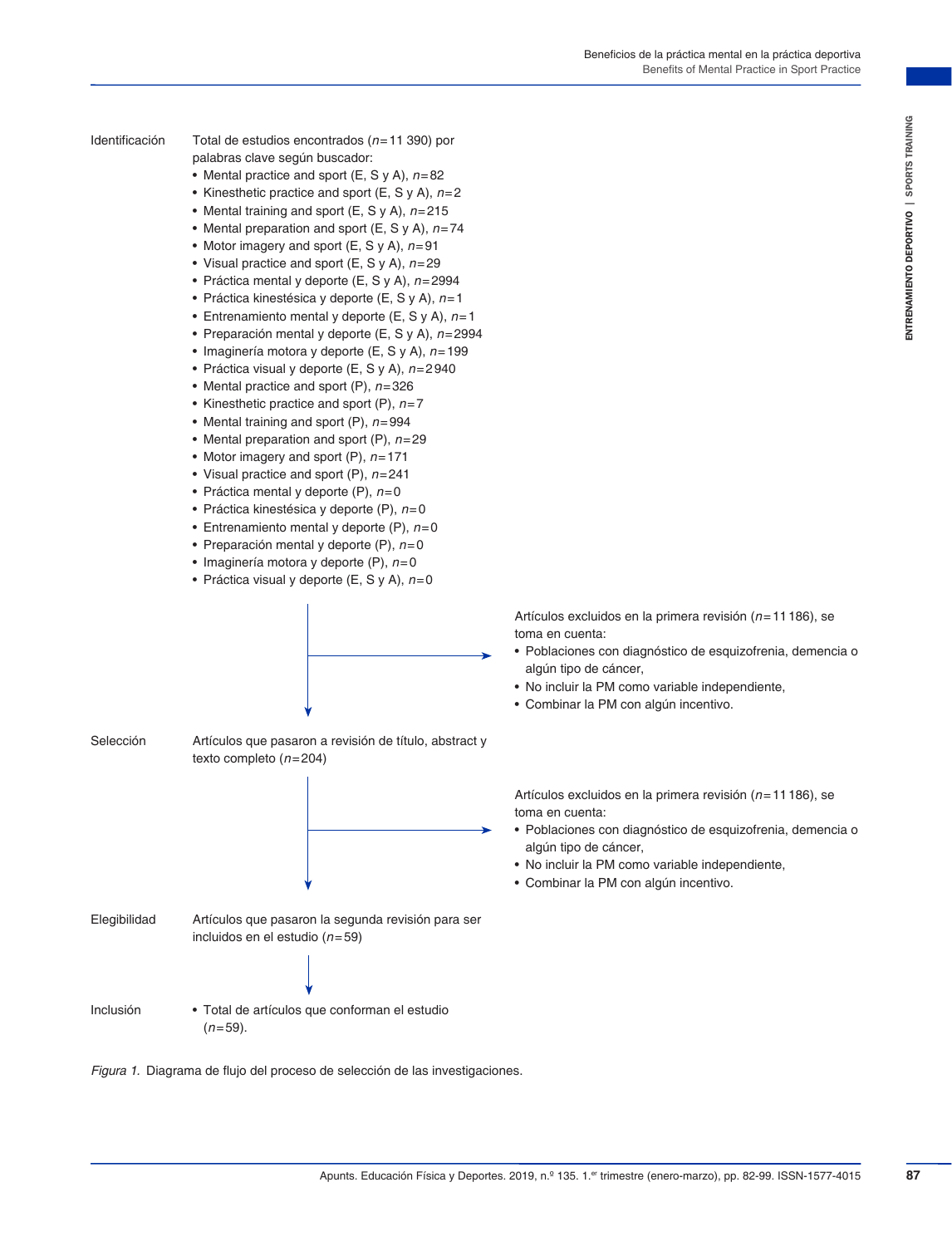#### **Process**

#### **Transcranial Activity**

Before the invention of certain instruments like the electroencephalogram (EEG), magnetic resonance (MR), transcranial magnetic stimulation (TMS), functional magnetic resonance (fMRI) and positron emission tomography (PET), which allowed images to be created of the psychophysiological processes that were occurring inside the brain, this organ was considered a black box, given that there was no notion of the processes which occurred in it. Nonetheless, since the EEG, MR and other devices appeared, the analysis of these psychophysiological processes has become one of the most frequently studied fields (Calmels, Pichon, & Grèzes, 2014; Eaves, Behmer, & Vogt, 2016; Henz, & Schöllhorn, 2017; Kato, Watanabe, Muraoka, & Kanosue, 2015; Mizuguchi, Nakata, & Kanosue, 2016; Mochizuki, Sudo, Kirino, & Itoh, 2014; Wilson et al., 2016).

Liu et al. (2014) discuss the work of several researchers whose results have found that the brain regions engaged during MP are the same ones activated when doing RMP, that is, the premotor cortex and the supplementary motor area.

Wriessnegger, Steyrl, Koschutnig and Müller (2014) carried out a project with 23 people in which they compared the use of MP with a specific football movement (penalty kick) and tennis movement (ball return) performed in a "Kinect" (this is a device that detects movement developed by Microsoft to be used in the console of Xbox 360 videogames, which allows for RMP while also recording the movements made in order to provide feedback), in addition to using an fMRI to measure the brain areas activated.

The procedure applied consisted in making three measurements on the same day: a first one of MP in the fMRI with the penalty kick and ball return movements, then playing 20 minutes with the Kinect (10 minutes of football and 10 minutes of tennis) and immediately thereafter another measurement of MP in the fMRI. The authors stated that the choice of these sports was due to their popularity and the fact that they both require complex movements.

The results in both football and tennis showed significant changes after having practised with the Kinect (that is, the post condition); in the case of football, greater activation in areas like the supplementary motor area, the primary motor cortex, the dorsolateral

# **Desarrollo Actividad transcraneal**

Antes de la invención de ciertos instrumentos como el electroencefalograma, (EEG); la resonancia magnética (RM); la estimulación magnética transcraneal (EMT); la resonancia magnética funcional (fMRI); la tomografía por emisión de positrones (PET), que permitieran crear imágenes de los procesos psicofisiológicos que sucedían dentro del cerebro, este órgano era considerado como una caja negra, puesto que no se tenía noción de los procesos que en él se elaboraban; no obstante, conforme fueron apareciendo el EEG, la RM y los demás dispositivos, el análisis de los procesos psicofisiológicos se ha convertido en uno de los campos más estudiados (Calmels, Pichon, & Grèzes, 2014; Eaves, Behmer, & Vogt, 2016; Henz & Schöllhorn, 2017; Kato, Watanabe, Muraoka, & Kanosue, 2015; Mizuguchi, Nakata, & Kanosue, 2016; Mochizuki, Sudo, Kirino, & Itoh, 2014; Wilson et al., 2016).

Liu et al. (2014) comentan el trabajo de varios investigadores que a partir de sus resultados han hallado que las regiones cerebrales activadas a la hora de hacer la PM son las mismas que se ponen en marcha cuando se hace la PMR, estas serían la corteza premotora y el área motora suplementaria.

Wriessnegger, Steyrl, Koschutnig y Müller (2014), elaboraron un proyecto con 23 personas, donde comparaban el uso de la PM respecto a un movimiento específico de fútbol (lanzamiento de penal) y de tenis (devolución de pelota) llevado a cabo en un "Kinect" (dispositivo de detección de movimiento desarrollado por la compañía Microsoft para usarlo en la consola de videojuego Xbox 360, que permite la PMR y a su vez graba los movimientos efectuados para dar una retroalimentación), además de hacer uso de un fMRI para medir las áreas activadas a nivel cerebral.

El procedimiento aplicado consistía en efectuar tres mediciones un mismo día: una primera de PM en el fMRI con los movimientos de tiro de penal y devolución de pelota, luego pasaban a jugar 20 minutos en el "Kinect" (10 minutos de fútbol y 10 minutos de tenis) e inmediatamente asistían a la segunda medición de PM en el fMRI. Los autores comentaron que la elección de estos deportes se debió a su popularidad y presentan movimientos complejos.

Los resultados obtenidos tanto en el fútbol como en el tenis muestran cambios significativos por haber hecho la práctica en el "Kinect" (es decir condición *post*); en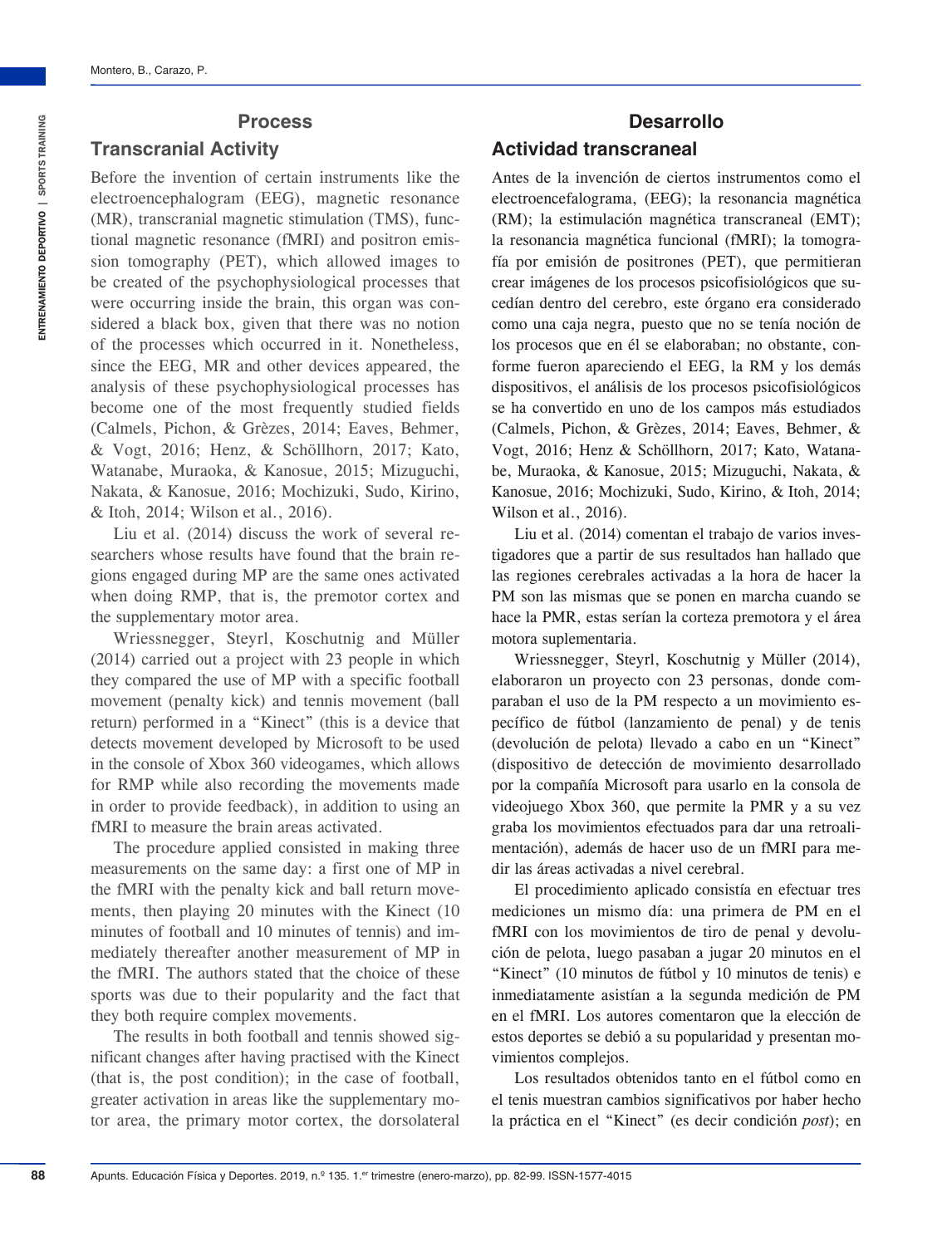prefrontal cortex and the upper and lower parietal lobe was found after having done the exercises. For tennis, activation of the posterior cingulate cortex and the primary motor cortex was found.

 This study demonstrated that in order to achieve greater activation of the different areas of the brain, it is important to undertake MP training; however, this improvement appeared after the movement was actually performed, that is, in the second measurement, hence another fundamental factor is highlighted in that a given movement is only fine-tuned when it and all of its characteristics are imagined in a lifelike fashion. Therefore, Wriessnegger et al. (2014) suggest that the combination of MP and movements will allow athletes to improve their sport performance.

Nonetheless, we should also point out from this article by Wriessnegger et al. (2014) that in the images shown of the cortex results during the experiments applied, one can see the activation of many areas of the brain when people are learning a given movement, since they need greater concentration and contributions from different areas in order to carry it out. When a movement has been practised several times, it becomes automatic, which means that the body has learned it, allowing for lower brain engagement of the areas involved in performing that task, with the consequent energy savings.

The studies by Wriessnegger et al. (2014), Mochizuki et al. (2014), Calmels et al. (2014), Kato et al. (2015), Eaves, Behmer et al. (2016), Mizuguchi et al. (2016), Wilson et al. (2016) and Henz and Schöllhorn (2017) support the fundamental principle of MP, which states that there is similar brain activation when imagining a movement as when the person is actually executing the action.

#### **Strength Development**

Rozand et al. (2014) performed their study with 10 subjects. They were familiarised with both maximum isometric contraction and imaginary isometric contractions with elbow flexion, which they were going to perform during the experiment. A dynamometer was used to measure the strength generated in the biceps muscle and a perceived effort scale to control for fatigue.

The three treatments were applied on different days. One of them was MP, another was RMP, and the last one was a combination of MP and RMP (a

el caso de fútbol se halló una mayor activación después de haber ejecutado el ejercicio en zonas como el área motora suplementaria, corteza motora primaria, corteza prefrontal dorsolateral y el lóbulo parietal superior e inferior. Por su parte, para el tenis se observaron activaciones a nivel de la corteza cingulada posterior y corteza motora primaria.

 Este estudio demostró que para lograr una mayor activación de diferentes áreas cerebrales es importante llevar a cabo entrenamientos de PM; no obstante, dicha mejora se presentó una vez que el movimiento fuera practicado, es decir, en la segunda medición, de ahí que se señale otro elemento fundamental y es que solo hay perfeccionamiento de un determinado movimiento cuando se logra imaginar con la vivacidad y todas las características que lo componen, por lo tanto Wriessnegger et al. (2014), proponen que la combinación de PM y movimientos le permitiría al atleta mejorar su rendimiento deportivo.

and boxer particular detailed care trains and over the statistic and the statistic detailed and the statistic series. The content of the statistic series, particular and the modern content primarial, ourer another primaria No obstante, cabe resaltar también de este artículo de Wriessnegger et al. (2014) que en las imágenes mostradas de los resultados corticales durante los experimentos aplicados, se puede apreciar la activación de muchas áreas cerebrales cuando las personas están aprendiendo un determinado movimiento, ya que necesitan de una mayor concentración y aporte de diferentes zonas para poder llevarlo a cabo. Cuando se ha practicado varias veces un movimiento, este se automotiza, lo que significa que ha sido aprendido por el cuerpo, permitiendo que a nivel cerebral sean menos las áreas implicadas para realizar dicha tarea y mayor el ahorro energético durante esta.

Los estudios de Wriessnegger et al. (2014), Mochizuki et al. (2014), Calmels et al. (2014), Kato et al. (2015), Eaves, Behmer et al. (2016), Mizuguchi et al. (2016), Wilson et al. (2016) y Henz y Schöllhorn (2017) apoyan el principio fundamental de la PM, que establece que hay una activación del cerebro cuando se imagina el movimiento similar como si la persona estuviera ejecutando la acción de manera real.

# **Desarrollo de la fuerza**

Rozand et al. (2014) efectúan su investigación con 10 sujetos. Estos recibieron una familiarización tanto con la contracción isométrica máxima como con las contracciones isométricas imaginarias de flexión de codo que iban a realizar durante el experimento; se hizo uso de un dinamómetro para medir la fuerza que se generaba en el músculo del bíceps y una escala de esfuerzo percibido para controlar la fatiga.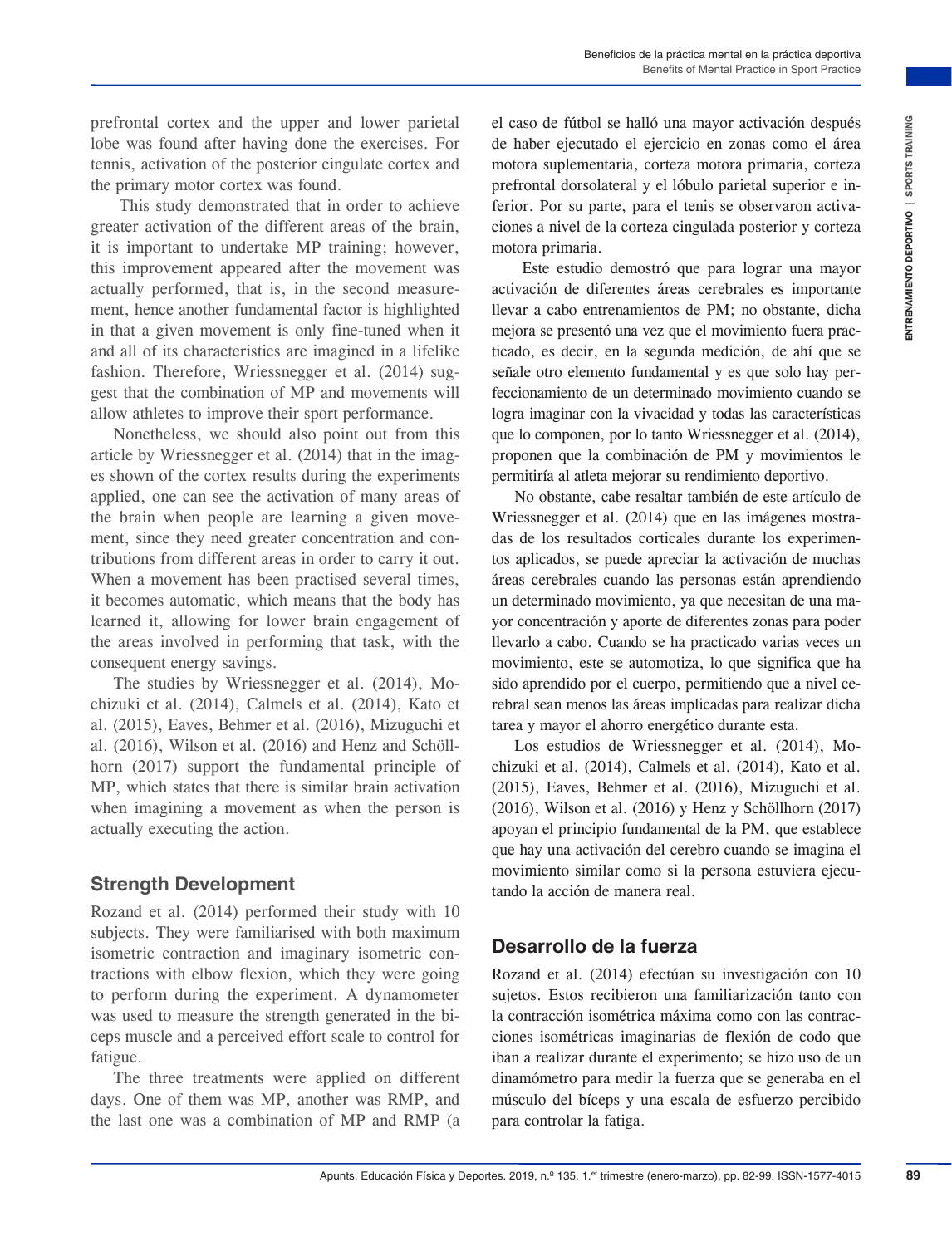combination of mental practice and practice with real movement). The first thing they did in all the conditions was a maximum isometric contraction test (which served as a pre-test), and then they applied one of these three conditions.

The protocol of the MP was 20 isometric contractions involving imaginary elbow flexion in 4 sets; this involved 5 seconds of contraction with 10 seconds of rest between them. After the first 20 imaginary contractions, they once again performed the maximum isometric contraction test of the pre-test (to measure how the force changed during the experiment), and then they started over with the next series. After the 4<sup>th</sup> set, with its respective contraction measurement, they took a 10-minute break and once again applied the maximum isometric contraction test.

In the case of the RMP condition, it was exactly the same as described above. However, in the MP-RMP, the protocol changed. It started with a maximum isometric contraction (used as a pre-test), then there was 5 seconds of RMP, rest for 2 seconds, and 5 sections of MP with 3 seconds of rest, and then the RMP was repeated again, and so on until reaching 20 repetitions of both the RMP and the MP. Once set 1 of repetitions was finished, the test was reapplied and then they began again with set 2. Just as in the first experiment outlined above, after 10 minutes of rest, the last maximum isometric contraction test was performed.

The results were the following: even though the start of the maximum isometric contraction was exactly the same in all 3 conditions, when MP was done it did not generate a change in force; however, with the RMP and the MP-RMP, the force significantly diminished in each of the measurements compared to the MP, even after the 10 minutes of recovery before the last measurement. Even though the contraction force did not change with the MP, the subjects did report the presence of fatigue once the experiment was over, just as they did after the RMP and the MP-RMP. The explanation that the authors provide for the fact that the force did not improve with MP is that one session is not enough to see gains on this variable. Studies that have indeed significantly confirmed the use of MP to improve force are those by De Ruiter et al. (2012), Ishii et al. (2013), Di Rienzo et al. (2015), Ferreira et al. (2016) and Scott, Taylor, Chesterton, Vogt and Eaves (2017).

Se aplicaron tres tratamientos en días diferentes. Uno de ellos fue de PM, otro de PMR y el último fue una combinación de PM-PMR (combinación de práctica mental y práctica de movimiento real). Lo primero que hacían en cualquiera de las condiciones era una prueba de contracción isométrica máxima (funcionó como pretest), luego aplicaron alguna de las tres condiciones.

En el protocolo de la PM realizaron 20 contracciones isométricas de flexión de codo imaginarias en 4 bloques, se efectuaban 5 segundos de contracción por 10 segundos de descanso. Finalizadas las primeras 20 contracciones imaginarias hacían de nuevo la prueba de contracción isométrica máxima del pretest (para ir midiendo como iba cambiando la fuerza durante el experimento), y volvían a comenzar de nuevo con la siguiente serie. Finalizado el bloque 4, con su respectiva medición de contracción, hacían una pausa de 10 minutos y volvían aplicar la prueba de contracción isométrica máxima.

En el caso de la condición PMR fue exactamente igual a la que se explicó anteriormente. Por su parte en PM-PMR el protocolo cambió: se iniciaba con la contracción isométrica máxima (usada como pretest), luego realizaban 5 segundos de PMR, descansaban 2 segundos y hacían 5 segundos de PM con 3 segundos de descanso, luego repetían de nuevo la PMR, y así consecutivamente hasta alcanzar 20 repeticiones tanto para la PMR como con la PM. Una vez terminado el bloque 1 de repeticiones, volvían a aplicar la prueba y después comenzaban de nuevo con el bloque 2. Igual que en el primer experimento detallado más arriba, después de los 10 minutos de descanso realizaban la última prueba de fuerza máxima.

Los resultados que se obtienen son los siguientes: aunque al inicio la contracción isométrica máxima es exactamente igual para las 3 condiciones, cuando se hace la PM esta no generó un cambio en la fuerza, en cambio con la PMR y la PM-PMR la misma fue disminuyendo significativamente en cada una de las mediciones comparadas con la PM, aun incluso después de los 10 minutos de recuperación previo a la última medición. Aunque la fuerza de la contracción no cambió con la PM, los sujetos si reportaron presencia de fatiga una vez terminado el experimento, caso similar al de la PMR y PM-PMR. La explicación que las autorías brindan a la no mejora de la fuerza con la PM, es porque una única sesión no basta para poder obtener ganancias en esta variable. Estudios que sí han comprobado de manera significativa el uso de la PM para la mejora de la fuerza son el de De Ruiter et al. (2012), Ishii et al. (2013), Di Rienzo et al. (2015), Ferreira et al. (2016) y Scott, Taylor, Chesterton, Vogt y Eaves (2017).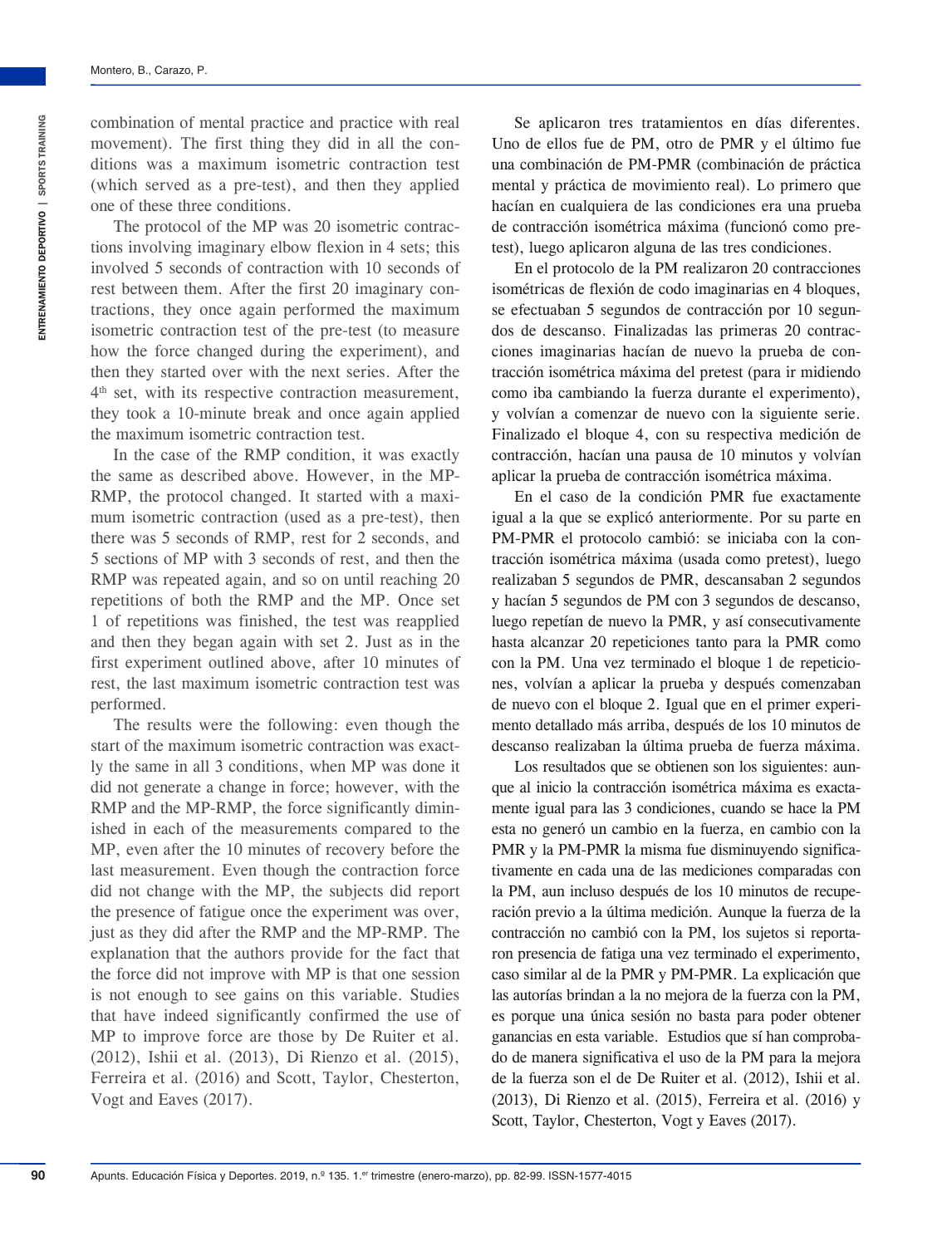#### **Pre-competitive Anxiety, Selfconfidence, Concentration and Motivation**

When referring to pre-competitive anxiety, authors like Vodičar et al. (2012) distinguish between somatic and cognitive anxiety. This study focuses on cognitive anxiety, which refers to aspects related to the "acceleration of the heart rate, hand sweating, dry mouth, quick and shallow breathing, muscle twitches and other symptoms" (p. 23). Likewise, cognitive anxiety is focused more on issues of nervousness, agitation or even difficulty concentrating (Vodičar et al., 2012).

Researchers like Cocks, Moulton, Luu and Cil (2014) and De Sousa Fortes et al. (2016) have profoundly studied these kinds of anxiety and agree that cognitive anxiety benefits sports performance more than somatic anxiety, since it allows athletes to achieve higher levels of attention and optimism, which have a positive influence on performance in competence and self-confidence. Vodičar et al. (2012) used a sample of 11 basketball players who received 12 MP sessions (one per week) to work on aspects like pre-competitive anxiety, concentration and SC. After the measurements, they did not find significant differences in anxiety, concentration and SC, but they did stress the presence of positive changes in each of these variables. These authors recommended that future studies should work with larger populations and intensify the number of MP sessions per week in order to observe possible significant improvements in the results.

Shweta and Deepak (2015) conducted a study in which they sought to measure how an increase in concentration and a decrease in anxiety benefitted self-confidence in a group of 90 cricketeers. To test this hypothesis, they formed groups with 30 subjects each, and for 6 weeks they underwent either 20 minutes of MP (experimental group 1) or 20 minutes of concentration with yoga exercises (experimental group 2), while the control group continued with their usual lifestyle. The results demonstrated that both concentration and anxiety improved significantly with the application of each of the treatments, which helped lower anxiety levels and improve self-confidence in the players in these groups. Other studies that have also found significant differences are those by Ebben and Gagnon (2012), Hagag and Ali (2014),

# **Ansiedad precompetitiva, autoconfianza, concentración y motivación**

Cuando se hace referencia a la ansiedad precompetitiva, autores como Vodičar et al. (2012), distinguen entre la ansiedad somática y la cognitiva; este estudio se enfoca a la cognitiva, a la primera, la cual hace referencia a aspectos relacionados con "aceleración del pulso cardiaco, sudoración de manos, boca seca, respiración rápida y poco profunda, sobresalto de músculos, entre otras" (p. 23). Por su parte, la ansiedad cognitiva se enfoca más a cuestiones de nerviosismo, agitación o hasta la dificultad para concentrarse (Vodičar et al., 2012).

**Setting the model of the state of the state of the state of the content of the state of the state of the state of the state of the state of the state of the state of the state of the state of the state of the state of the** Investigadores como Cocks, Moulton, Luu y Cil (2014) o De Sousa Fortes et al. (2016), han estudiado a fondo estos dos tipos de ansiedad y concuerdan en que la cognitiva beneficia más el desempeño deportivo, ya que les permite alcanzar niveles de atención y optimismo más elevados, influyendo de manera positiva en el rendimiento en la competencia y la autoconfianza. Vodičar et al. (2012) utilizaron una muestra de 11 basquetbolistas, quienes recibieron 12 sesiones (una vez por semana) de PM para trabajar aspectos como ansiedad precompetitiva, concentración y AU. Finalizadas sus mediciones no lograron encontrar diferencias significativas en ansiedad, concentración y AU, pero sí recalcan la presencia de cambios positivos en cada una de estas variables, y recomiendan en el futuro trabajar con poblaciones más grandes y además intensificar la cantidad de sesiones por semana que se trabaja la PM, con el fin de observar posibles mejoras significativas en los resultados.

Shweta y Deepak (2015) aplicaron una investigación donde deseaban medir como un aumento de la concentración y una disminución de la ansiedad beneficiaban la autoconfianza de un grupo de 90 jugadoras de cricket. Para probar esta hipótesis formaron tres grupos de 30 sujetos cada uno, las cuales durante seis semanas tuvieron 20 minutos de PM (grupo experimental 1), 20 minutos de concentración con ejercicios de yoga (grupo experimental 2), y el grupo control continuó con su estilo de vida normal. Los resultados obtenidos permitieron demostrar que tanto la concentración como la ansiedad mejoran significativamente con la aplicación de cada uno de los tratamientos, por consiguiente, ayudaron a disminuir los niveles de ansiedad y lo que repercutió en mejorar la autoconfianza de dichas jugadoras pertenecientes a esos grupos. Otros estudios que también alcanzan diferencias significativas son los de Ebben y Gagnon (2012), Hagag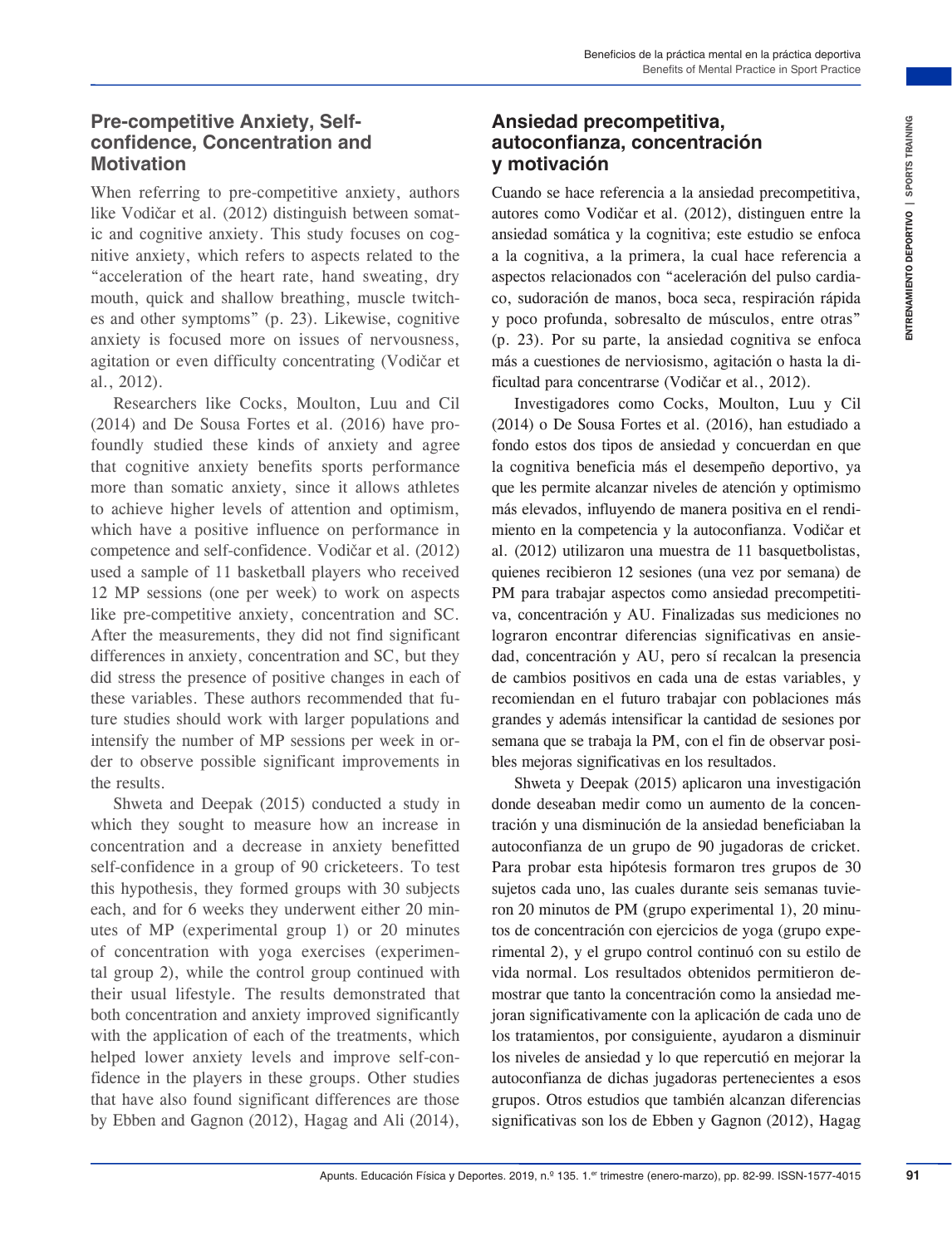Within the field of motivation, Edwards and Edwards (2012) evaluated the mental skills of a group of 152 male rugby players using the BMSQ and SPSQ instruments, and they measured variables including motivation, self-confidence, dealing with stress and anxiety. When they analysed the data, they found significant associations by establishing correlations between motivation and mental imagery, motivation and mental practice, motivation and self-confidence, motivation and anxiety, and motivation and relaxation. This study showed that in sport not only does physical practice improve players' motivation and self-confidence through exercises, but that MP should also be considered an important factor when planning each session in order to achieve more comprehensive training (working both the body and mind at the same time).

# **Sports Rehabilitation**

Arvinen et al. (2015) performed a study with 1283 participants whose main objective was to ascertain the benefits brought about by mental skills in a recovery process after an injury. Of this total number of subjects, only 346 had used MP. The ways it was applied included goal-setting (162 people), imagery (110 people), positive self-talk (115 people) and relaxation (84 people). However, even though 346 individuals stated that they had received MP, 249 perceived a quicker recovery with this intervention, while 48 did not feel this change and 49 did not report anything. One of the explanations set forth by the authors of why some did not find improvements was that sometimes the subjects asked to undertake this task did not have the knowledge they needed to carry it out optimally or did not know how to recover from their injury.

Arvinen et al. (2015) proffered the hypothesis that even though physical recovery plays an important role in rehabilitation processes, the psychological part also has its benefits, a contribution from physical and psychological recovery that allows it to be more comprehensive while also boosting its effectiveness.

Other studies in this same vein of research are Lebon, Guillot and Collet (2012) and Oostra, Oomen, Vanderstraeten and Vingerhoets (2015). The article

y Ali (2014), Olusoga et al. (2014), Petracovschi y Rogoveanu (2015) y Lim y O'Sullivan (2016).

Dentro del campo de la motivación, Edwards y Edwards, (2012), evaluaron las habilidades mentales de un grupo de 152 hombres jugadores de rugby, utilizando los instrumentos BMSQ y SPSQ, y, entre otras variables, midieron la motivación, la autoconfianza, el manejo de la preocupación y la ansiedad. Al analizar los datos hallaron asociaciones significativas al establecer las correlaciones en motivación e imaginería mental, motivación y práctica mental, motivación y autoconfianza, además de motivación y ansiedad, y motivación y relajación. Esta investigación demostró que a nivel deportivo no solo las prácticas físicas permiten mejorar la motivación o la autoconfianza de los jugadores por medio de los ejercicios, si no que la PM también debe ser considerada como un elemento importante a la hora de planear cada una de las sesiones con el fin de lograr un entrenamiento más integral (trabajar cuerpo y mente al mismo tiempo).

# **Rehabilitación deportiva**

Arvinen et al. (2015) desarrollaron un estudio con 1283 participantes, cuyo objetivo principal era conocer los beneficios generados por las habilidades mentales en un proceso de recuperación tras una lesión. Del total de sujetos solo 346 habían usado la PM. Las formas para su aplicación variaban entre fijación de metas (162 personas), imaginería (110 personas), hablar consigo mismo (*self-talk* positivo) (115 personas) y relajación (84 personas). Ahora bien, aunque 346 individuos afirmaron haber recibido PM, 249 fueron los que percibieron una recuperación más rápida con esta intervención, mientras 48 no sintieron ese cambio y 49 no reportaron nada. Una de las observaciones efectuadas por los autores para no alcanzar mejoras fue porque en ocasiones los sujetos encargados de llevar a cabo esta tarea no tienen los conocimientos necesarios para desarrollarla de la mejor forma posible o tampoco saben cómo recuperarse de la lesión.

Arvinen et al. (2015) manejaban la hipótesis de que, aunque la recuperación física juega un papel importante a nivel de los procesos de rehabilitación, la parte psicológica también presenta sus beneficios, un aporte de la recuperación física y psicológica permite que sea más integral y lograr al mismo tiempo aumentar su efectividad.

Otros estudios que mantienen esta misma línea de investigación son Lebon, Guillot y Collet (2012) y Oostra, Oomen, Vanderstraeten y Vingerhoets (2015). En el artículo de Oostra et al. (2015), se trabajó con una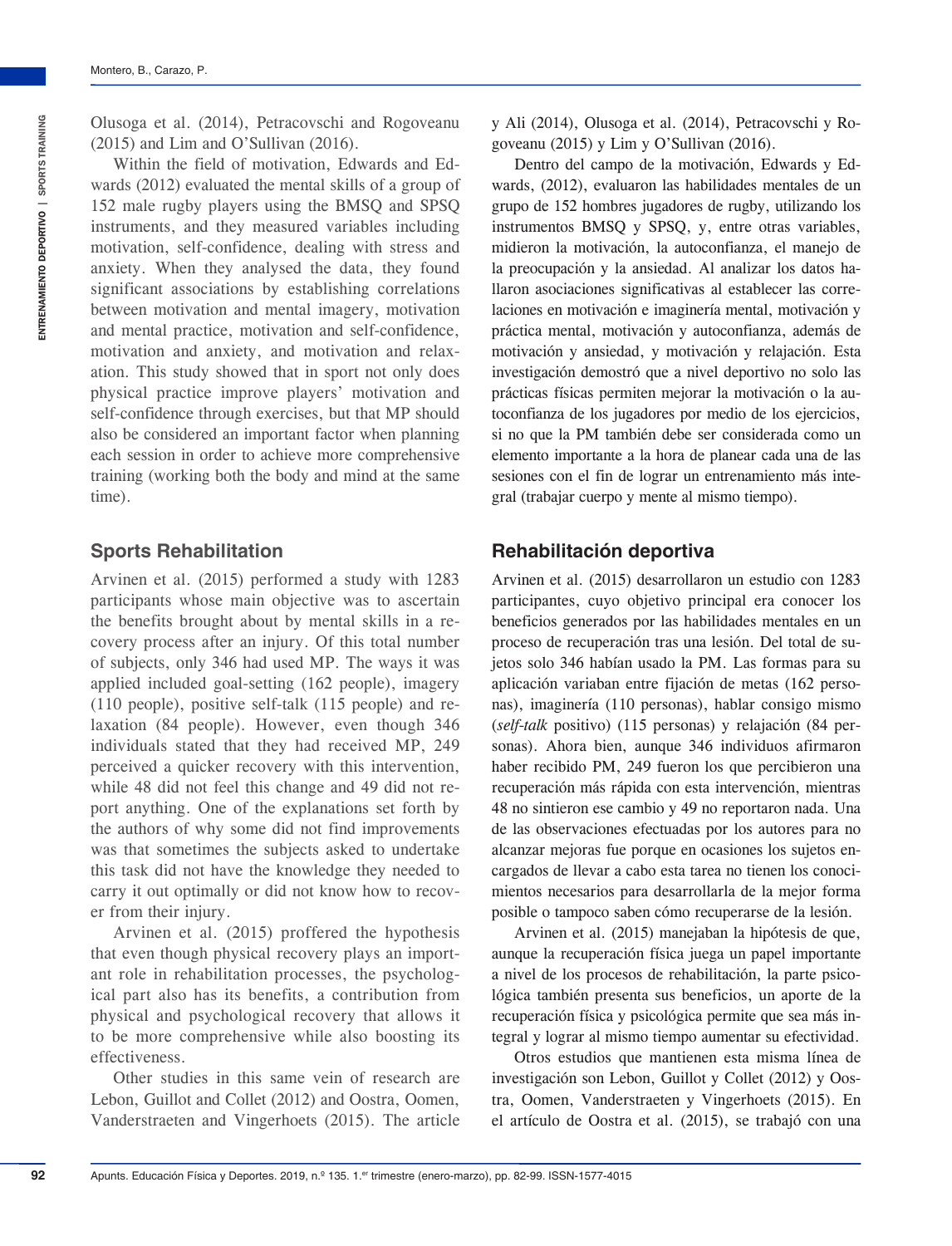by Oostra et al. (2015) worked with a population of subjects who had suffered from a stroke and proved that MP may help improve quality of life; however, they also observed that more studies on sports rehabilitation topics are needed to strengthen this field, which is not solely applicable to sports life but also to many people's daily lives.

#### **MP, RMP or the Combination of Both (MP-RMP): Which is Better?**

In 2013, a group of researchers (Azimkhani, Abbasian, Ashkani, & Gürsoy, 2013) recruited 64 subjects from the Technical University of Mashhad who were not experts in the skill they were going to learn (jump shots in handball) and were divided into four groups: MP, RMP, MP-RMP and a control group. Those assigned to the MP condition used the *Visuo-Motor Behaviour Rehearsal* (VMBR) technique for seven minutes, those in the RMP condition executed 20 attempts of the skill, the third group did both the *Visuo-Motor Behaviour Rehearsal* technique and the 20 attempts, and the last group (control) did nothing. Once they had finished their respective treatments, they executed the jump shot to be evaluated. The authors decided to divide it into two stages: the first, called the skill acquisition stage, and the second, called the retention stage (72 hours after having finished the practice, the participants were measured again).

Azimkhani et al. (2013) reported significant differences among all the groups for the measurements on amount of time spent (time used to learn the technique) and scores earned (shots made with the proper technique); during the retention stage, differences were only found in the amount of time spent between the MP and the control group. Between MP-RMP and the control group, differences were found for the measurements of time spent and points earned. When comparing between the measurements of the amount of the time spent in the pre-stage (acquisition) and the post-stage (retention), differences were found in both the MP and the MP-RMP Regarding the amount of time used, only in the MP condition were changes found between the pre-test and the post-test. This study demonstrated that not only does RMP help subjects learn a technique, but that MP by itself can also be a good resource when performing a specific task.

población de sujetos con accidente cerebrovascular; lograron demostrar que la PM puede ayudarles a mejorar su calidad de vida, pero, hacen la observación de que se necesitan más investigaciones en temas de rehabilitación deportiva para fortalecer este campo, que no solo es aplicable a la vida deportiva sino también a la vida diaria de muchas personas.

# **PM, PMR o la combinación de ambas (PM-PMR) ¿qué es mejor?**

with a propintion of polarion for equilibration for experimentation is the server, and called the value of the server is a more than the server of the server is a more than the server is a more than the server is a more th En el año 2013 un grupo de investigadores (Azimkhani, Abbasian, Ashkani, & Gürsoy, 2013) reclutaron a 64 sujetos de la Universidad Técnica de Mashhad, los cuales no eran expertos con la habilidad que iban aprender (lanzamiento en suspensión de balonmano) y fueron divididos en cuatro grupos: PM, PMR, PM-PMR y un grupo control. Los asignados a la condición de PM hacían uso de la técnica Ensayo del Comportamiento Visuo-Motor (VMBR por sus siglas en inglés) durante siete minutos; por su parte, los de PMR ejecutaban 20 intentos de la destreza; el tercer grupo realizaba tanto Ensayo del Comportamiento Visuo-Motor como los 20 intentos, y el último grupo (control) no efectuaba nada, una vez finalizado su respectivo tratamiento ejecutaba el lanzamiento para evaluarse. Los autores decidieron dividirlo en dos etapas: a la primera la llamaron fase de adquisición de las destrezas, y a la segunda, fase de adquisición (transcurridas 72 horas de haber finalizado con la práctica correspondiente, los participantes fueron medidos nuevamente).

Azimkhani et al. (2013) reportaron diferencias significativas entre todos los grupos para las mediciones de tiempo gastado (tiempo empleado para el aprendizaje de la técnica) y puntuaciones ganadas (lanzamientos efectuados con la técnica correcta); durante la fase de retención se alcanzaron diferencias solo en el tiempo gastado entre el grupo de PM y el control, entre PM-PMR y el grupo control se hallaron diferencias para las mediciones de tiempo empleado y puntuaciones ganadas. Haciendo una comparación entre mediciones pre (fase de adquisición) y post (fase de retención) para el tiempo gastado, se observaron diferencias tanto en la PM como en la PM-PMR. En el caso de tiempo empleado solo en la condición PM se notaron cambios de pre a postest. Este estudio demostró que no solo la PMR sirve para llevar a cabo el aprendizaje de una técnica, sino que la PM por sí sola también puede ser un buen recurso para el desempeño de una tarea específica.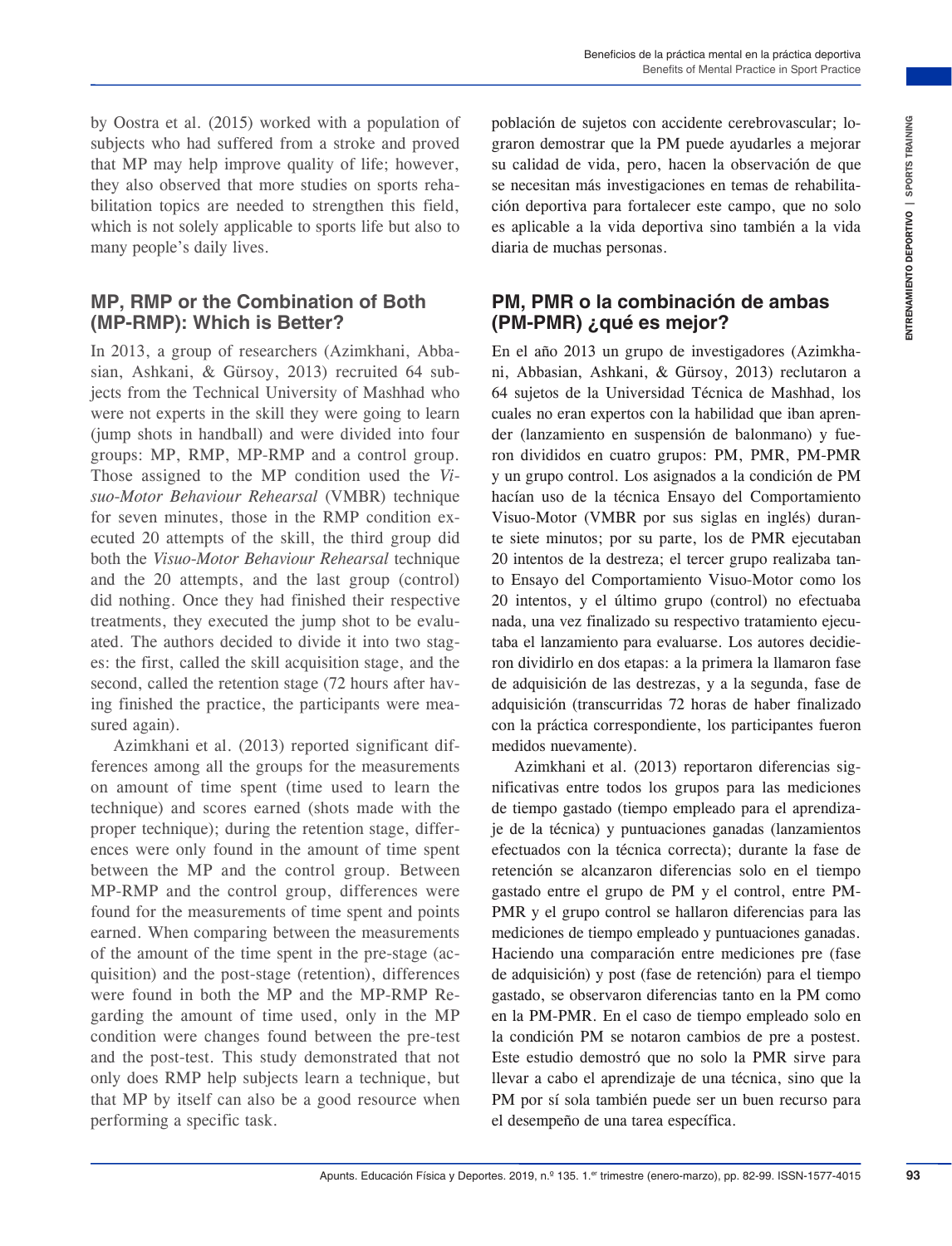When analysing the efficacy of a rehabilitation process, Hua, Lu-ping and Tong (2014) compared the efficacy between MP-RMP and RMP to increase hand mobility in patients who had had a stroke. The authors chose 20 patients who were evenly assigned to an MP-RMP condition and a control condition (RMP). They applied an Action Research Arm Test (ARAT), the *Kinaesthetic* and *Visual* Imagery Questionnaire (KVIQ) and an fMRI at both the beginning and the end of the study.

The treatment in Hua et al. (2014) took 45 minutes per day, went from Monday to Friday and lasted a total of 20 days. The control group did exercises which allowed them to increase their hand mobility, while the experimental group applied a combined treatment. On this last point, the article did not mention how much time was assigned to the MP and RMP to complete the 45-minute session; it only explained that the MP was practised in three sets and that there was a five-minute break between sets.

At the end of the measurements, they found that both groups improved significantly on the ARAT from the pre-test to the post-test; however, the greatest change was achieved with the MP-RMP condition. In terms of the activation of zones of the cortex measured with the fMRI, significant changes were seen from the first to the last measurement in both the affected and unaffected hands in the MP-RMP group and in the RMP group. Finally, when comparing both conditions, the fMRI and the ARAT, it was found that the increase in hand functionality was associated with the number of regions measured with the fMRI, and they were higher in the MP-RMP. Along with previous studies, we can also cite the one by Kanthack, Bigliassi, Vieira and Altimari (2014) who found significant effects from MP and MP-RMP when practising a given technique; however, the results are more positive with MP-RMP.

Another avenue of research conducted in recent years is related to the use of MP to improve a condition or basic skill in a given sport. Authors who have examined this topic include Aleksander and Aleksandra (2012) and Slimani, Bragazzi et al. (2016) in football; ASP (2013) in marathon; Ay, Halaweh and Al-Taieb (2013) in volleyball; Battaglia et al. (2014), Lawrence, Callow and Roberts (2013) and Raiola, Scassillo, Parisi and Di Tore (2013) in rhythmic gymnastics; Bouhika et al. (2016) and Nagar and Noohu (2014) in basketball; Callow,

Analizando la eficacia de un proceso de rehabilitación, Hua, Lu-ping y Tong (2014), compararon la eficacia entre la PM-PMR y la PMR para aumentar la movilidad de la mano en pacientes que han presentado un accidente cerebrovascular. Los autores escogieron a 20 pacientes los cuales fueron asignados equitativamente a una condición de PM-PMR y una condición considerada control (PMR); aplicaron una prueba de acción de brazo (ARAT por sus siglas en inglés), un cuestionario de imaginería visual y cinestésica (KVIQ por sus siglas en inglés) y un fMRI, tanto al inicio como al final de toda la investigación

El tratamiento correspondiente de Hua et al. (2014) fue de 45 minutos por día, se extendía de lunes a viernes y tuvo una duración total de 20 días. El grupo control realizaba ejercicios que les permitieran aumentar la movilidad de su mano; por su parte, el grupo experimental aplicaba un tratamiento combinado. Para este último punto, en el artículo no se menciona cuánto tiempo fue el asignado para la PM y la PMR para completar la sesión de 45 minutos, solo se explicaba que la PM se trabajó con tres sets y que entre cada set había un descanso de cinco minutos.

Al final de las mediciones se logró encontrar que para el ARAT ambos grupos mejoraron significativamente de la medición pre al post, sin embargo, el mayor cambio se alcanzó en la condición de PM-PMR. En cuanto a la activación de zonas corticales medidas con el fMRI, se pudieron notar cambios significativos de la primera a la última medición tanto en la mano afectada como en la no afectada en los grupos PM-PMR y PMR. Por último, haciendo una comparación entre ambas condiciones, el fMRI y el ARAT se encontró que el aumento en la funcionalidad de la mano estaba asociado con la cantidad de regiones medidas con el fMRI, siendo más elevados en el PM-PMR. Junto con los estudios anteriores también se pueden citar el de Kanthack, Bigliassi, Vieira y Altimari (2014) quienes obtienen efectos significativos de la PM y el PM-PMR con la realización de una determina técnica; no obstante, los resultados son más positivos con PM-PMR.

Otra línea de investigación que se ha desarrollado en los últimos años es la relacionada con el uso de la PM para mejorar alguna condición o fundamento en un determinado deporte. Autorías que han trabajado sobre este tema son Aleksander y Aleksandra (2012) y Slimani, Bragazzi et al. (2016), en fútbol; ASP (2013) en maratón; Ay, Halaweh y Al-Taieb (2013), en voleibol; Battaglia et al. (2014), Lawrence, Callow y Roberts (2013) y Raiola, Scassillo, Parisi y Di Tore (2013), en gimnasia rítmica; Bouhika et al. (2016) y Nagar y Noohu (2014),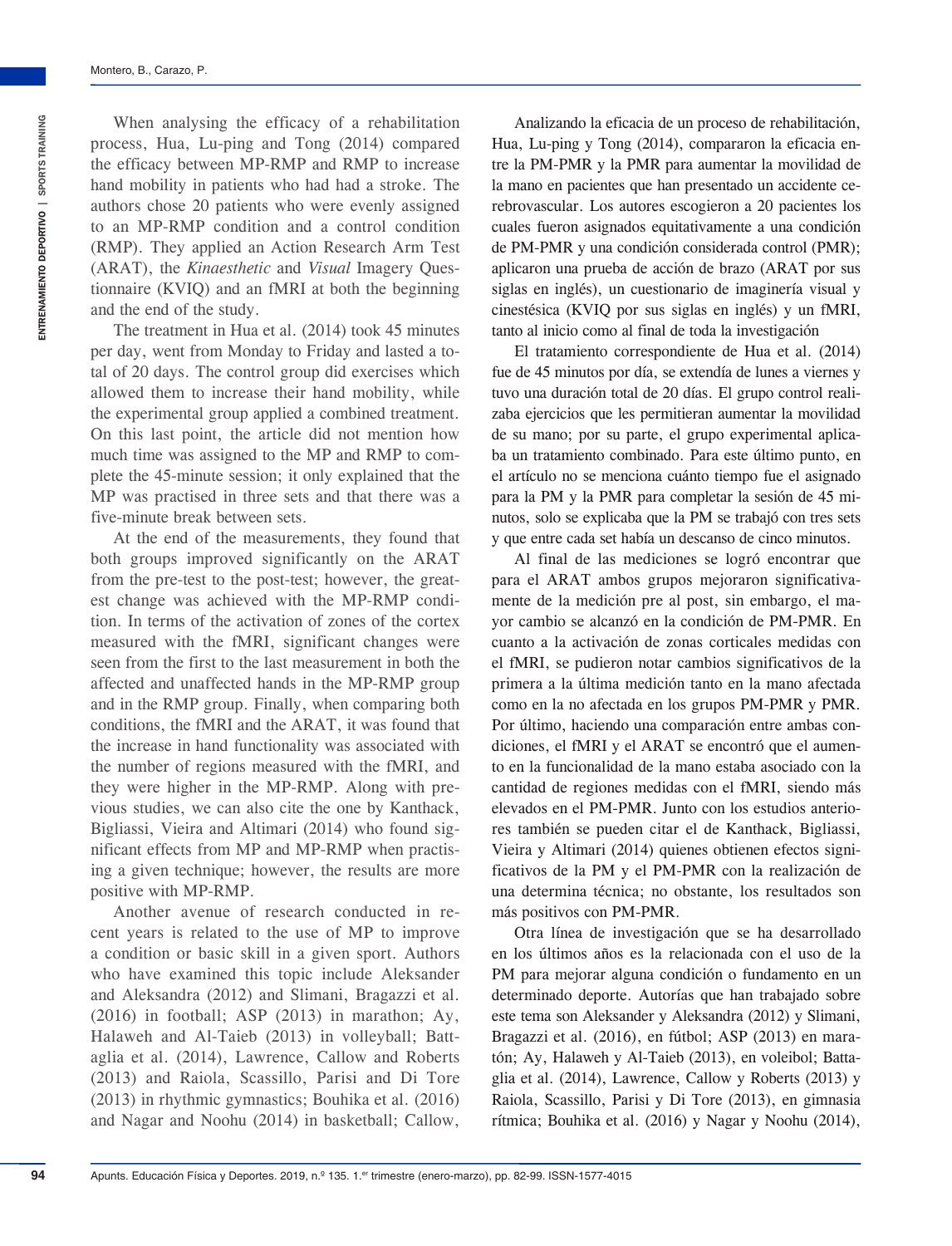Roberts, Hardy, Jiang and Edwards (2013) in slalom; Fazeli, Taheri and Kakhki (2017) and Williams, Cooley and Cumming (2013) in golf; Guillot, Desliens, Rouyer and Rogowski (2013) and Guillot et al. (2015) in tennis; Scott and Scott III (2013) in table tennis; Kingsley, Zakrajsek, Nesser and Gage (2013) in cycling; Louis, Collet, Champely and Guillot (2012) in alpine skiing and horseback riding; Joksimovic and Joksimovic (2012) in alpine skiing; Mostafa (2015) in swimming; Ragab (2015) in handball; Slimani, Taylor et al. (2016) in kickboxing; Wang et al. (2014) in badminton; and Weber and Doppelmayr (2016) in darts.

Studies have also been conducted to determine whether MP is better used with athletes who are just beginning to practice an activity (novices) or experienced ones (experts), a field in which there are studies by Frank, Land, Popp and Schack (2014); Rzepko et al. (2014); Coker, McIsaac and Nilsen (2015); Zapala et al. (2015) and Giske, Haugen and Johansen (2016).

#### **Conclusions**

The role played by MP is prominent not only in areas involved in movement but also in psychological issues. Both the section on "Transcranial activity" and the one in "MP, RMP or a combination of both: Which is better?" are some of the most recent areas of study within the field of MP. The former confirmed that the areas of the cortex activated by RMP are the same as when imaginary activity is done; therefore, learning or fine-tuning sports gestures can be increased both by executing the action and by imagining it. It is important to emphasise that doing combined training (RMP and MP in the same session) has more advantages in terms of sport performance.

Generally speaking, there is the notion that RMP is needed to increase strength; however, in this review we found that if people engage in MP in which they simulate lifting an object or making a contraction, the muscles involved in that action are activated, and the zones of the cortex activated are exactly the same as in the real action. This may be one of the reasons why strength is increased with MP even in the total absence of movement.

Sometimes training is solely based on working on physical qualities, but the psychological side has been

en baloncesto; Callow, Roberts, Hardy, Jiang y Edwards (2013), en slalom; Fazeli, Taheri y Kakhki (2017) y Williams, Cooley y Cumming (2013), en golf; Guillot, Desliens, Rouyer y Rogowski (2013) y Guillot et al. (2015), en tenis; Scott y Scott III (2013), en tenis de mesa; Kingsley, Zakrajsek, Nesser y Gage (2013), en ciclismo; Louis, Collet, Champely y Guillot (2012), en esquí alpino y ecuestre, y Joksimovic y Joksimovic (2012), en esquí alpino; Mostafa (2015), en natación; Ragab (2015), en balonmano; Slimani, Taylor et al. (2016), en *kickboxing*; Wang et al. (2014), en bádminton, y Weber y Doppelmayr (2016), en tiro con dardo.

También se han elaborado estudios para determinar si la PM es mejor emplearla con deportistas que apenas están empezando a practicar una actividad (novatos) o si con personas experimentadas (expertos), campo en el que constan investigaciones de Frank, Land, Popp y Schack (2014); Rzepko et al. (2014); Coker, McIsaac y Nilsen (2015); Zapala et al. (2015) y Giske, Haugen y Johansen (2016).

#### **Conclusiones**

Arist (2013) in the state of the most one of the most of trained and the most of trained and the most of trained a positions, Counterplane (2019), near galft Gui and the state of the state of the state of the state of the El papel alcanzado por la PM obtiene un papel protagonista no solo en áreas implicadas con el movimiento sino también en temas psicológicos. Tanto el apartado de "Actividad transcraneal" como el de "PM, PMR o la combinación de ambas ¿cuál es mejor?" son de los temas más recientes en este ámbito de la PM. En el caso del primero permitió confirmar que las áreas corticales activadas cuando se hace la PMR son las mismas que cuando se imagina el mismo, por lo tanto, el aprendizaje o el perfeccionamiento de gestos deportivos no solo pueden ser incrementados ejecutando la acción sino también imaginándose haciéndola. Es importante recalcar que hacer un entrenamiento combinado (PMR y PM en la misma sesión) presenta más ventajas a nivel del rendimiento deportivo.

Generalmente, se maneja la noción de que para tener un aumento en la fuerza es necesario realizar PMR; sin embargo, en esta revisión se logró comprobar que, si las personas llevan a cabo una PM simulando el levantamiento de algún objeto o efectuando alguna contracción, se genera la activación de los músculos implicados en dicha acción, y, adicionalmente, las zonas corticales activadas son exactamente las mismas. Esta puede ser una de las razones que explican por qué se aumenta la fuerza con la PM aunque haya ausencia total del movimiento.

En ocasiones el entrenamiento solo se basa en trabajar cualidades físicas, pero la parte psicológica ha venido teniendo más importancia en los últimos años, puesto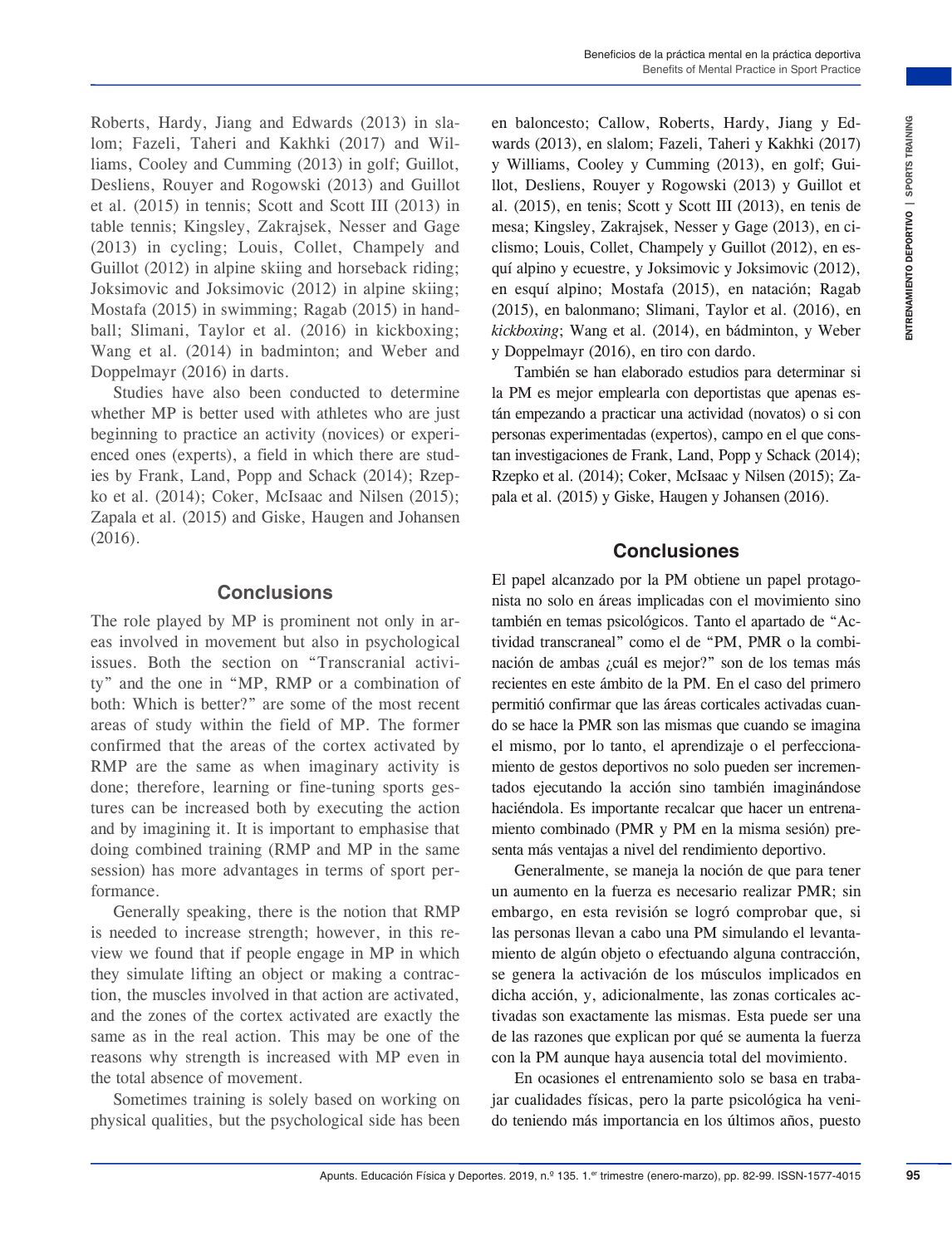gaining in importance in recent years given that it has been found that if mood or concentration are low, not only is the physical performance in training or competition hindered, but it also affects continuity within a given sport discipline. With MP, psychological variables like self-talk, self-concept, pre-competitive anxiety, self-confidence, concentration and motivation are improved, which also leads to an increase in athletes' personal wellbeing.

The requirements of sport competition have led training sessions to be even more intense, with a resulting increase in the risk of injuries that limit the capacity for movement, after which absolute rest is needed. However, with this study, it has been demonstrated that MP helps work on the injured area, facilitating the recovery process and allowing the athlete to resume training with a higher level of technical or physical execution than if they had simply rested.

que se comprobó que si la parte anímica o de concentración estaban bajas no solo perjudica el rendimiento físico mostrado en los entrenamientos o la competición, sino que de igual forma afecta a la continuidad dentro de una determinada disciplina deportiva. Con la PM variables psicológicas como hablar consigo mismo *(self talk)*, *selfconcept,* ansiedad precompetitiva, autoconfianza, concentración y motivación se ven mejoradas, lo que conlleva también un aumento del bienestar personal de los deportistas.

La exigencia de la competición deportiva ha provocado que los entrenamientos sean cada vez más intensos, con lo que aumenta el riesgo de aparición de lesiones que limitan la capacidad de movimiento, momento a partir del cual, generalmente, se guarda reposo absoluto pero con el desarrollo de este trabajo se demostró que la PM ayuda a trabajar el área lesionada, facilitando el proceso de recuperación y permitiendo al atleta retornar al entrenamiento con un nivel de ejecución técnica o física superior al que hubiera tenido si se hubiera mantenido en reposo absoluto.

#### **Conflict of Interests**

No conflict of interest was reported by the authors.

#### **Conflicto de intereses**

Las autorías no han comunicado ningún conflicto de intereses.

- \*Aleksander, V., & Aleksandra, G. (2012). Imagery implementation among young soccer players. *Journal of Educational Sciences & Psychology*, *2*(1), 138-146.
- \*Arvinen, M., Clement, D., Hamson, J., Zakrajsek, R., Sae, L., Kamphoff, C., & Martin, S. (2015). Athletes' use of mental skills during sport injury rehabilitation. *Journal of Sport Rehabilitation, 24*(2), 189-197. [doi:10.1123/jsr.2013-0148](https://doi.org/10.1123/jsr.2013-0148)
- \*ASP, D. R. (2013). Applying mental preparation to the marathon. *Marathon & Beyond, 17*(3), 76-88.
- \*Ay, K., Halaweh, R., & Al-Taieb, M. (2013). The effect of movement imagery training on learning forearm pass in volleyball. *Education*, *134*(2), 227-239.
- \*Azimkhani, A., Abbasian, S., Ashkani, A., & Gürsoy, R. (2013). The combination of mental and physical practices is better for instruction of a new skill. *Journal of Physical Education & Sports Science / Beden Egitimi Ve Spor Bilimleri Dergisi*, *7*(2), 179-187.
- Baeck, J., Kim, Y., Seo, J., Ryeom, H., Lee, J., Choi, S., ... Chang, Y. (2012). Brain activation patterns of motor imagery reflect plastic changes associated with intensive shooting training. *Behavioural Brain Research*, *234*(1), 26-32. [doi:10.1016/j.bbr.2012.06.001](https://doi.org/10.1016/j.bbr.2012.06.001)

#### *References Referencias*

- Bales, J., & Bales, K. (2012). Triathlon: How to mentally prepare for the big race. *Sports Medicine & Arthroscopy Review*, *20*(4), 217-219. [doi:10.1097/JSA.0b013e31825efdc5](https://doi.org/10.1097/JSA.0b013e31825efdc5)
- \*Battaglia, C., D'Artibale, E., Fiorilli, G., Piazza, M., Tsopani, D., Giombini, A., ... Di Cagno, A. (2014). Use of video observation and motor imagery on jumping performance in national rhythmic gymnastics athletes. *Human Movement Science*, *38*, 225-234. [doi:10.1016/j.humov.2014.10.001](https://doi.org/10.1016/j.humov.2014.10.001)
- Bock, O., Schott, N., & Papaxanthis, C. (2015). Motor imagery: Lessons learned in movement science might be applicable for spaceflight. *Frontiers in Systems Neuroscience*, *9(*75), 1-5. [doi:10.3389/fnsys.2015.00075](https://doi.org/10.3389/fnsys.2015.00075)
- \*Bouhika, E., Moussouami, S., Tsiama Portejoie, J., Bazaba, J., Moyen, R., Mizere, M., ... Mbemba, F. (2016). Food ration and mental training for the improvement of the free throw performance in Congolese beginners basketball players. *Journal of Education and Training Studies*, *4*(11), 119-124. doi:https://doi.org/10.11114/jets. v4i11.1912
- \*Callow, N., Roberts, R., Hardy, L., Jiang, D., & Edwards, M. (2013). Performance improvements from imagery: Evidence that

*Note*: The references marked with an asterisk correspond to the 59 studies included and analysed after conducting the literature search.

*Nota*: Las referencias marcadas con un asterisco corresponden a los 59 estudios incluidos y analizados después de realizar la búsqueda de literatura.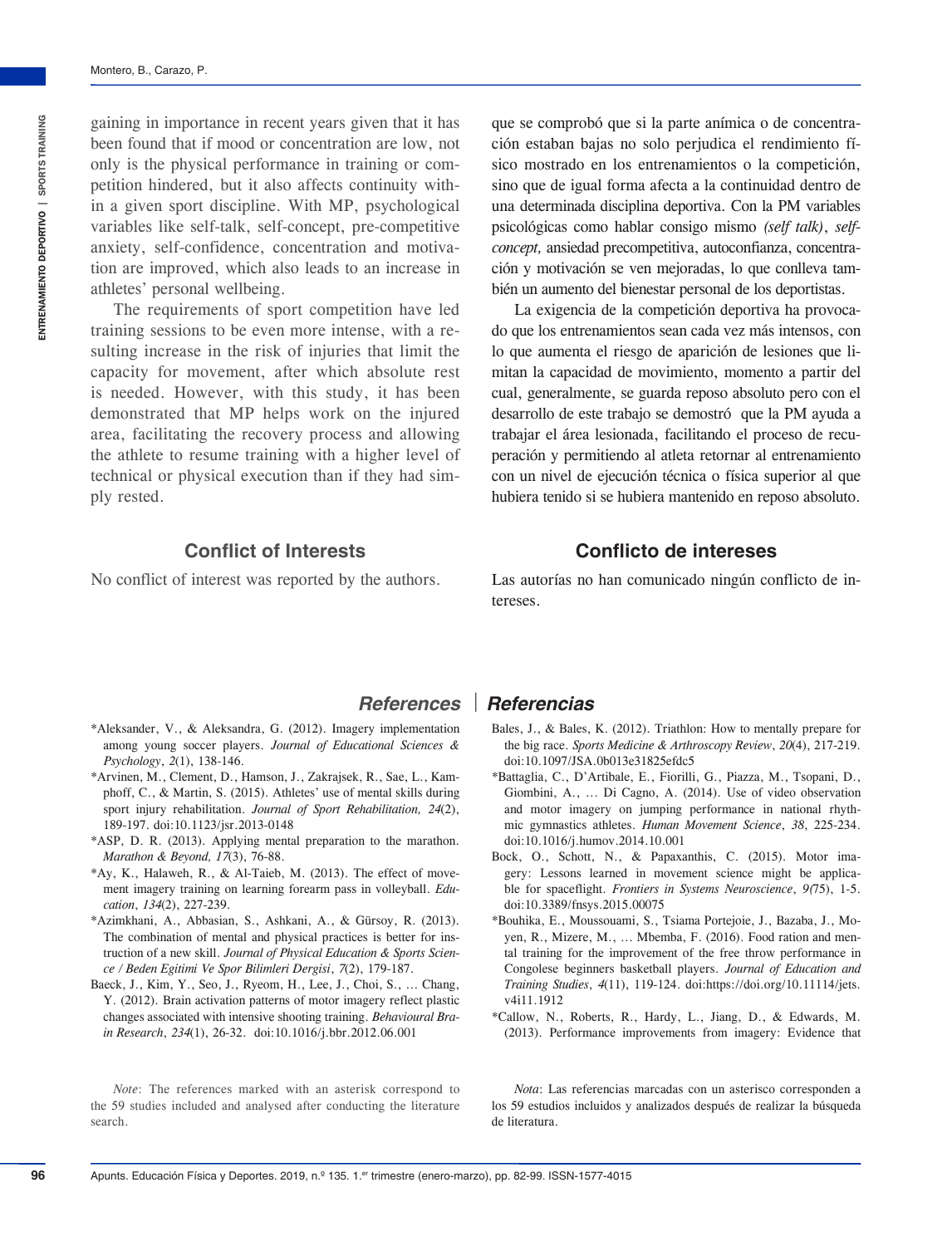internal visual imagery is superior to external visual imagery for slalom performance. *Frontiers in Human Neuroscience*, *7*, 697, 1-10. d[oi:10.3389/fnhum.2013.00697](https://doi.org/10.3389/fnhum.2013.00697)

- \*Calmels, C., Pichon, S., & Grèzes, J. (2014). Can we simulate an action that we temporarily cannot perform? *Neurophysiologie Clinique/Clinical Neurophysiology*, *44*(5), 433-445. [doi:10.1016/j.neu](https://doi.org/10.1016/j.neucli.2014.08.004)[cli.2014.08.004](https://doi.org/10.1016/j.neucli.2014.08.004)
- Cárdenas, D., Conde, J., & Perales, J. (2015). El papel de la carga mental en la planificación del entrenamiento deportivo. *Revista de Psicología del Deporte, 24*(1), 91-100.
- \*Coker, E., McIsaac, T., & Nilsen, D. (2015). Motor imagery modality in expert dancers. *Journal of Dance Medicine & Science*, *19*(2), 63-69. [doi:10.12678/1089-313X.19.2.63](https://doi.org/10.12678/1089-313X.19.2.63)
- \*Cocks, M., Moulton, C., Luu, S., & Cil, T. (2014). What surgeons can learn from athletes: Mental practice in sports and surgery*. Journal of Surgical Education, 71*(2), 262-269. [doi:10.1016/j.](https://doi.org/10.1016/j.jsurg.2013.07.002) [jsurg.2013.07.002](https://doi.org/10.1016/j.jsurg.2013.07.002)
- Cumming, J., & Williams, S. E. (2013). Introducing the revised applied model of deliberate imagery use for sport, dance, exercise, and rehabilitation. / Proposition d'une version révisée du « modèle appliqué d'utilisation de l'imagerie ». Illustrations dans les domaines du sport, de l'exercice de la danse et de la rééducation. *Movement & Sport Sciences / Science & Motricité*, 82, 69-81. [doi:10.1051/sm/2013098](https://doi.org/10.1051/sm/2013098)
- \*De Ruiter, C., Hutter, V., Icke, C., Groen, B., Gemmink, A., Smilde, H., & De Haan, A. (2012). The effects of imagery training on fast isometric knee extensor torque development. *Journal of Sports Sciences*, *30*(2), 166-174. [doi:10.1080/02640414.2011.627369](https://doi.org/10.1080/02640414.2011.627369)
- \*De Sousa Fortes, L., Alvares da Silva Lira, H., Ribeiro de Lima, R., Sousa Almeida, S., & Caputo Ferreira, M. E. (2016). Mental training generates positive effect on competitive anxiety of young swimmers? / O treinamento mental gera efeito positivo na ansiedade competitiva de jovens nadadores? *Brazilian Journal of Kineanthropometry & Human Performance*, *18*(3), 353-361. [doi:10.5007/1980-](https://doi.org/10.5007/1980-0037.2016v18n3p353) [0037.2016v18n3p353](https://doi.org/10.5007/1980-0037.2016v18n3p353)
- \*Di Rienzo, F., Blache, Y., Kanthack, T. F. D., Monteil, K., Collet, C., & Guillot, A. (2015). Short-term effects of integrated motor imagery practice on muscle activation and force performance. *Neuroscience*, *305*, 146-156. [doi:10.1016/j.neuroscience.2015.07.080](https://doi.org/10.1016/j.neuroscience.2015.07.080)
- Driskell, J., Copper, C., & Moran, A. (1994). Does mental practice enhance performance? *Journal of Applied Psychology, 79*(4), 481- 492. [doi:10.1037//0021-9010.79.4.481](https://doi.org/10.1037//0021-9010.79.4.481)
- Eaves, D., Riach, M., Holmes, P., & Wright, D. (2016). Motor imagery during action observation: A brief review of evidence, theory and future research opportunities. *Frontiers in Neuroscience*, *10*, 514, 1-10. [doi:10.3389/fnins.2016.00514](https://doi.org/10.3389/fnins.2016.00514)
- \*Eaves, D., Behmer, L., & Vogt, S. (2016). EEG and behavioral correlates of different forms of motor imagery during action observation in rhythmical actions. *Brain and Cognition*, *106*, 90-103. [doi:10.1016/j.bandc.2016.04.013](https://doi.org/10.1016/j.bandc.2016.04.013)
- \*Ebben, W., & Gagnon, J. (2012). The relationship between mental skills, experience, and stock car racing performance. *Journal of Exercise Physiology Online, 15*(3), 10-18.
- \*Edwards, D., & Edwards, S. (2012). Mental skills of South African male high school rugby players. *African Journal for Physical, Health Education, Recreation & Dance*, *18*(1), 166-172.
- \*Fazeli, D., Taheri, H., & Kakhki, A. (2017). Random versus blocked practice to enhance mental representation in golf putting. *Perceptual & Motor Skills*, *124*(3), 674-688. [doi:10.1177/0031512517704106](https://doi.org/10.1177/0031512517704106)
- \*Ferreira, T., Guillot, A., Ricardo, L., Nunez, S., Collet, C., & Di Rienzo, F. (2016). Selective efficacy of static and dynamic imagery in different states of physical fatigue. *Plos ONE*, *11*(3), 1-14. [doi:10.1371/journal.pone.0149654](https://doi.org/10.1371/journal.pone.0149654)
- \*Frank, C., Land, W., Popp, C., & Schack, T. (2014). Mental representation and mental practice: Experimental investigation on the functional links between motor memory and motor imagery. *Plos ONE*, *9*(4), 1-12. [doi:10.1371/journal.pone.0095175](https://doi.org/10.1371/journal.pone.0095175)
- Frenkel, M., Herzig, D., Gebhard, F. Mayer, J., Becker, C., & Einsiedel T. (2014). Mental practice maintains range of motion despite forearm immobilization: A pilot study in healthy persons*. Journal of Rehabilitation Medicine, 46*(3), 225-232. [doi:10.2340/16501977-1263](https://doi.org/10.2340/16501977-1263)
- \*Giske, R., Haugen, T., & Johansen, B. (2016). Training, mental preparation and unmediated practice among soccer referees: An analysis of elite and sub-elite referees' reported practice. *International Journal of Applied Sports Sciences*, *28*(1), 31-41. doi:10.24985/ ijass.2016.28.1.31
- \*Guillot, A., Desliens, S., Rouyer, C., & Rogowski, I. (2013). Motor imagery and tennis serve performance: The external focus efficacy. *Journal of Sports Science & Medicine*, *12*(2), 332-338.
- \*Guillot, A., Di Rienzo, F., Pialoux, V., Simon, G., Skinner, S., & Rogowski, I. (2015). Implementation of motor imagery during specific aerobic training session in young tennis players. *Plos ONE*, *10*(11), 1-10. [doi:10.1371/journal.pone.0143331](https://doi.org/10.1371/journal.pone.0143331)
- \*Hagag, H., & Ali, M. (2014). The relationship between mental toughness and results of the Egyptian fencing team at the 9th all-africa games. *Ovidius University Annals, Series Physical Education & Sport/ Science, Movement & Health*, *14*(1), 85-90.
- \*Henz, D., & Schöllhorn, W. I. (2017). EEG brain activity in dynamic health qigong training: Same effects for mental practice and physical training? *Frontiers in Psychology*, *8*, 154, 1-11. [doi:10.3389/](https://doi.org/10.3389/fpsyg.2017.00154) [fpsyg.2017.00154](https://doi.org/10.3389/fpsyg.2017.00154)
- \*Hua, L., Lu-ping, S., & Tong, Z. (2014). Mental Practice combined with physical practice to enhance hand recovery in stroke patients. *Behavioural Neurology*, *ID 876416*, 1-9. [doi:10.1155/2014/876416](https://doi.org/10.1155/2014/876416)
- \*Ishii, K., Matsukawa, K., Liang, N., Endo, K., Idesako, M., Hamada, ... Kataoka, T. (2013). Evidence for centrally-induced cholinergic vasodilatation in skeletal muscle at the start of voluntary onelegged cycling and during motor imagery in humans. *Proceedings of the Physiological Society*, *e00092,* 1-16. [doi:10.1002/phy2.92](https://doi.org/10.1002/phy2.92)
- James, W. (1890). *The Principles of psychology (Vol. 1,* 1.ª ed). New York, USA: Holt and Company.
- \*Joksimovic, D., & Joksimovic, A. (2012). Forms and types of mental training of alpine skiers. *Activities in Physical Education & Sport, 2*(1), 109-111.
- Kahrović, I., Radenković, O., Mavrić, F., & Murić, B. (2014). Effects of the self-talk strategy in the mental training of athletes. / Efekti self-talk strategije u mentalnom treningu sportista. *Facta Universitatis: Series Physical Education & Sport*, *12*(1), 51-58.
- Are the standard in the standard properties. The matrix is the standard control of the standard control of the standard control of the standard control of the standard control of the standard control of the standard contr \*Kanthack, T., Bigliassi, M., Vieira, L., & Altimari, L. (2014). Acute effect of motor imagery on basketball players' free throw performance and self-efficacy. / Efeito agudo da imag ética no desempenho de lances livres e percepção de autoeficácia em atletas. *Brazilian Journal of Kineanthropometry & Human Performance*, *16*(1), 47-57. [doi:10.5007/1980-0037.2014v16n1p47](https://doi.org/10.5007/1980-0037.2014v16n1p47)
	- \*Kato, K., Watanabe, J., Muraoka, T., & Kanosue, K. (2015). Motor imagery of voluntary muscle relaxation induces temporal reduction of corticospinal excitability. *Neuroscience Research*, *92*, 39-45. [doi:10.1016/j.neures.2014.10.013](https://doi.org/10.1016/j.neures.2014.10.013)
	- \*Kingsley, J., Zakrajsek, R., Nesser, T., & Gage, M. J. (2013). The effect of motor imagery and static stretching on anaerobic performance in trained cyclists. *The Journal of Strength & Conditioning Research*, *27*(1), 265-269. [doi:10.1519/JSC.0b013e3182541d1c](https://doi.org/10.1519/JSC.0b013e3182541d1c)
	- Larsen, C. (2014). Preparing for the European championships: A sixstep mental skills training program in disability sports. *Journal of Sport Psychology In Action*, *5*(3), 186-197. [doi:10.1080/21520704.](https://doi.org/10.1080/21520704.2014.971989) [2014.971989](https://doi.org/10.1080/21520704.2014.971989)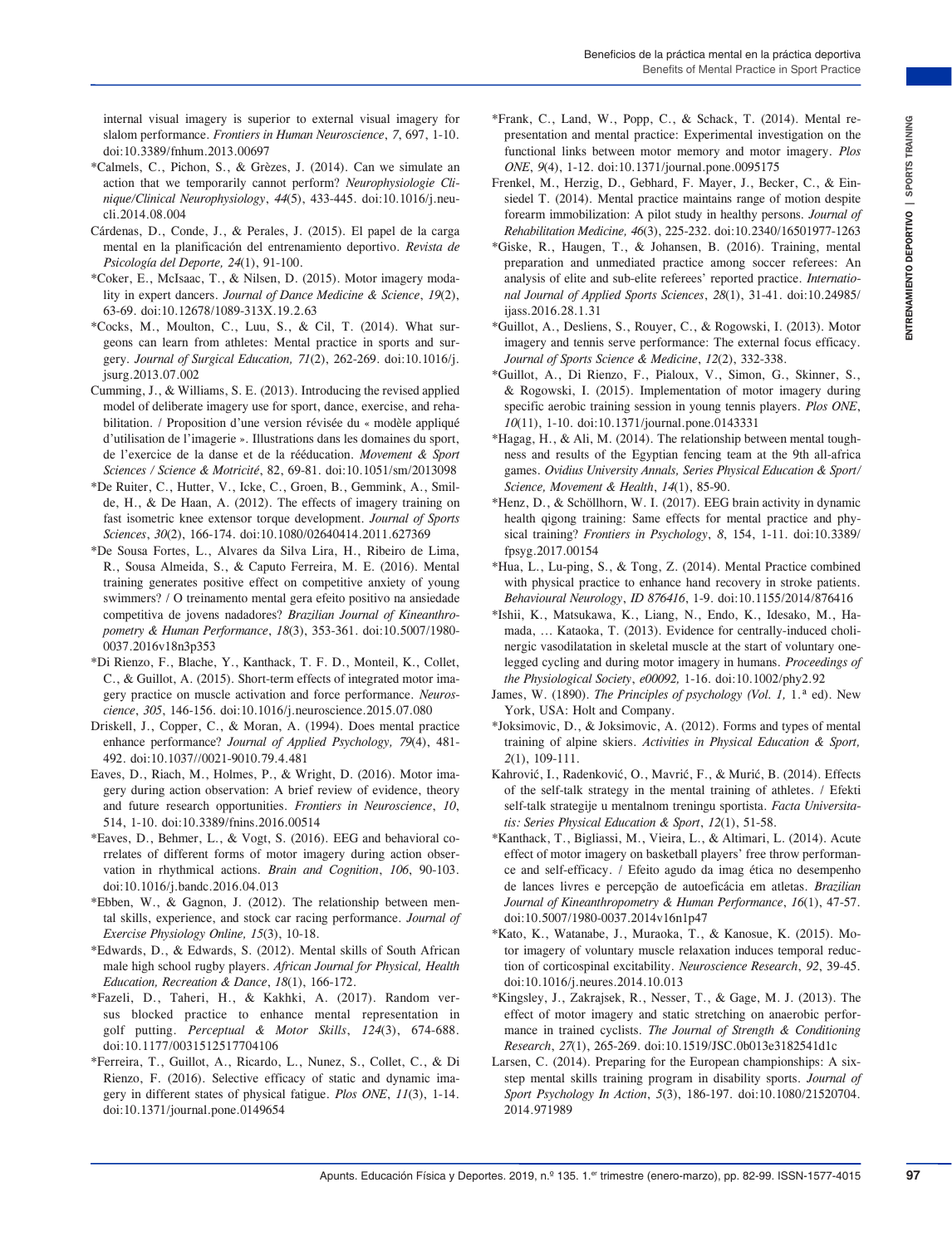- \*Lawrence, G., Callow, N., & Roberts, R. (2013). Watch me if you can: Imagery ability moderates observational learning effectiveness. *Frontiers in Human Neuroscience*, *7*, 522. [doi:10.3389/fn](https://doi.org/10.3389/fnhum.2013.00522)[hum.2013.00522](https://doi.org/10.3389/fnhum.2013.00522)
- \*Lebon, F., Guillot, A., & Collet, C. (2012). Increased muscle activation following motor imagery during the rehabilitation of the anterior cruciate ligament. *Applied Psychophysiology & Biofeedback*, *37*(1), 45-51. [doi:10.1007/s10484-011-9175-9](https://doi.org/10.1007/s10484-011-9175-9)
- Liberati A, Altman, D. G., Tetzlaff J., Mulrow, C., Gotzsche, P., Loannidis, J., ... Moher, D. (2009). The PRISMA statement for reporting systematic reviews and meta-analyses of studies that evaluate healthcare interventions: Explanation and elaboration. *Annals of Internal Medicine*, 151(4), 1-30. [doi:10.1136/bmj.b2700](https://doi.org/10.1136/bmj.b2700)
- \*Lim, T., & O'Sullivan, D. (2016). Case study of mental skills training for a taekwondo olympian. *Journal of Human Kinetics*, *50*, 235-245. [doi:10.1515/hukin-2015-0161](https://doi.org/10.1515/hukin-2015-0161)
- \*Liu, H., Song, L., & Zhang, T. (2014). Mental practice combined with physical practice to enhance hand recovery in stroke patients. *Behavioural Neurology*, *2014*, 1-9. [doi:10.1155/2014/876416](https://doi.org/10.1155/2014/876416)
- \*Louis, M., Collet, C., Champely, S., & Guillot, A. (2012). Differences in motor imagery time when predicting task duration in alpine skiers and equestrian riders. Research Quarterly for Exercise and Sport, 83(1), 86-93. [doi:10.1080/02701367.2012.10599828](https://doi.org/10.1080/02701367.2012.10599828)
- MacIntyre, T., Moran, A., Collet, C., & Guillot, A. (2013). An emerging paradigm: A strength-based aprroach to exploring mental imagery. *Frontiers in Human Neuroscience, 7*, 1-12. [doi:10.3389/](https://doi.org/10.3389/fnhum.2013.00104) [fnhum.2013.00104](https://doi.org/10.3389/fnhum.2013.00104)
- Martin, J. (2012). Mental preparation for the 2014 winter paralympic games. *Clinical Journal of Sport Medicine*, *22*(1), 70-73. [doi:10.1097/](https://www.ncbi.nlm.nih.gov/pubmed/22222589) [JSM.0b013e31824204cc](https://www.ncbi.nlm.nih.gov/pubmed/22222589)
- \*Mizuguchi, N., Nakata, H., & Kanosue, K. (2016). Motor imagery beyond the motor repertoire: Activity in the primary visual cortex during kinesthetic motor imagery of difficult whole body movements. *Neuroscience*, *315*, 104-113. [doi:10.1016/j.neuroscien](https://doi.org/10.1016/j.neuroscience.2015.12.013)[ce.2015.12.013](https://doi.org/10.1016/j.neuroscience.2015.12.013)
- \*Mochizuki, A., Sudo, M., Kirino, E., & Itoh, K. (2014). Brain activation associated with motor imagery of coordination exercises and social abilities. *European Journal of Sport Science*, *14*(7), 671-677. [doi:10.1080/17461391.2014.893019](https://doi.org/10.1080/17461391.2014.893019)
- Moran, A., Guillot, A., MacIntyre, T., & Collet, C. (2012). Re-imagining motor imagery: Building bridges between cognitive neuroscience and sport psychology. *British Journal of Psychology*, *103*(2), 224-247. [doi:10.1111/j.2044-8295.2011.02068.x](https://doi.org/10.1111/j.2044-8295.2011.02068.x)
- \*Mostafa, M. (2015). The effect of mental toughness training on elite athlete self-concept andrecord level of 50m crawl swimming for swimmers. *Ovidius University Annals, Series Physical Education & Sport/Science, Movement & Health, 15*(2), 468-473.
- \*Nagar, V., & Noohu, M. (2014). The effect of mental imagery on muscle strength and balance performance in recreational basketball players. *Sports Medicine Journal / Medicina Sportivâ*, *10*(3), 2387- 2393.
- Ohuruogu, B., Jonathan, U., & Ikechukwu, U. (2016). Psychological preparation for peak performance in sports competition. *Journal of Education And Practice*, *7*(12), 47-50.
- \*Olusoga, P., Maynard, I., Butt, J., & Hays, K. (2014). Coaching under pressure: Mental skills training for sports coaches. *Sport & Exercise Psychology Review*, *10*(3), 31-44. [doi:10.1080/02640414.](https://doi.org/10.1080/02640414.2011.639384) [2011.639384](https://doi.org/10.1080/02640414.2011.639384)
- \*Oostra, K, Oomen, A., Vanderstraeten, G., & Vingerhoets, G. (2015). Influence of motor imagery training on gait rehabilitation in sub-acute stroke: A randomized controlled trial. *Journal of Rehabilitation medicine*, *47*(3), 204-209. [doi:10.2340/16501977-](https://doi.org/10.2340/16501977-1908) [1908](https://doi.org/10.2340/16501977-1908)
- \*Petracovschi, S., & Rogoveanu, S. (2015). The opinion of Romanian male tennis players about the importance of mental training. *Timisoara Physical Education & Rehabilitation Journal, 8*(15), 22-27. [doi:10.1515/tperj-2015-0012](https://doi.org/10.1515/tperj-2015-0012)
- \*Ragab, M. (2015). The effects of mental toughness training on athletic coping skills and shooting effectiveness for national handball players. *Ovidius University Annals, Series Physical Education & Sport/Science, Movement & Health, 15*(2), 431-435.
- \*Raiola, G., Scassillo, I., Parisi, F., & Di Tore, P. (2013). Motor imagery as a tool to enhance the didactics in physical education and artistic gymnastic. *Journal of Human Sport & Exercise*, *8*(2), S93- S97. [doi:10.4100/jhse.2012.8.Proc2.11](https://doi.org/10.4100/jhse.2012.8.Proc2.11)
- Ridderinkhof, K., & Brass, M. (2015). How kinesthetic motor imagery works: A predictive-processing theory of visualization in sports and motor expertise. *Journal of Physiology-Paris*, *109*(1), 53-63. [doi:10.1016/j.jphysparis.2015.02.003](https://doi.org/10.1016/j.jphysparis.2015.02.003)
- \*Rozand, V., Lebon, F., Papaxanthis, C., & Lepers, R. (2014). Does a mental training session induce neuromuscular fatigue? *Medicine & Science in Sports & Exercise, 46*(10), 1981-1989. [doi:10.1249/](https://doi.org/10.1249/MSS.0000000000000327) [MSS.0000000000000327](https://doi.org/10.1249/MSS.0000000000000327)
- \*Rzepko, R., Drozd, S., Król, P., Bajorek, W., Czarny, W., Błach, W., & Cardoso, A. (2014). Importance of visualization to postural stability in amateur boxers. / Znaczenie wizualizacji w stabilności postawy osób trenujących boks amatorski. *Ido Movement for Culture. Journal of Martial Arts Anthropology*, *14*(2), 23-28. [doi:10.14589/](https://doi.org/10.14589/ido.14.2.3) [ido.14.2.3](https://doi.org/10.14589/ido.14.2.3)
- Schack, T., Essig, K., Frank, C., & Koester, D. (2014). Mental representation and motor imagery training. *Frontiers in Human Neuroscience*, *8*, 328-338. [http://doi.org/10.3389/fnhum.2014.00328](https://doi.org/10.3389/fnhum.2014.00328)
- \*Scott, M., Taylor, S., Chesterton, P., Vogt, S., & Eaves D. (2017). Motor imagery during action observation increases eccentric hamstring force: An acute non-physical intervention. *Disability and Rehabilitation, 15(53)*, 1-9. [doi:10.1080/09638288.2017.1300333](https://doi.org/10.1080/09638288.2017.1300333)
- \*Scott, M. J., & Scott III, M. J. (2013). The mental image in high level table tennis. *International Table Tennis Federation Sports Science Congress Conference Proceedings*, 8, 133-138.
- \*Shweta, C., & Deepak, M. (2015). The use of mental imagery and concentration in the elimination of anxiety and building of self confidence of female cricket players participating at national level. *International Journal of Sports Sciences & Fitness, 5*(1), 86-94.
- Slimani, M., Tod, D., Chaabene, H., Miarka, B., & Chamari, K. (2016a). Effects of mental imagery on muscular strength in healthy and patient participants: A systematic review. *Journal of Sports Science & Medicine*, *15*(3), 434-450.
- \*Slimani, M., Bragazzi, N., Tod, D., Dellal, A., Hue, O., Cheour, F., ... & Chamari, K. (2016b). Do cognitive training strategies improve motor and positive psychological skills development in soccer players? Insights from a systematic review. *Journal of Sports Sciences*, *34*(24), 2338-2349. [doi:10.1080/02640414.2016.1254809](https://doi.org/10.1080/02640414.2016.1254809)
- \*Slimani, M., Taylor, L., Baker, J. S., Elleuch, A., Ayedi, F. M., Chamari, K., & Chéour, F. (2016c). Effects of mental training on muscular force, hormonal and physiological changes in kickboxers. *The Journal of Sports Medicine and Physical Fitness, 57*(7-8), 1069- 1079. doi[:10.23736/S0022-4707.16.06421-5](https://doi.org/10.23736/S0022-4707.16.06421-5)
- Visek, A., Harris, B., & Blom, L. (2013). Mental training with youth sport teams: Developmental considerations and best-practice recommendations. *Journal of Sport Psychology in Action*, *4*(1), 45-55. [doi:](https://doi.org/10.1080/21520704.2012.733910) [10.1080/21520704.2012.733910](https://doi.org/10.1080/21520704.2012.733910)
- \*Vodičar, J., Kovač, E., & Tušak, M. (2012). Effectiveness of athletes' pre-competition mental preparation. / Učinkovitost psihične priprave na športnikova predtekmovalna STANJA. *Kinesiologia Slovenica, 18*(1), 22-37.